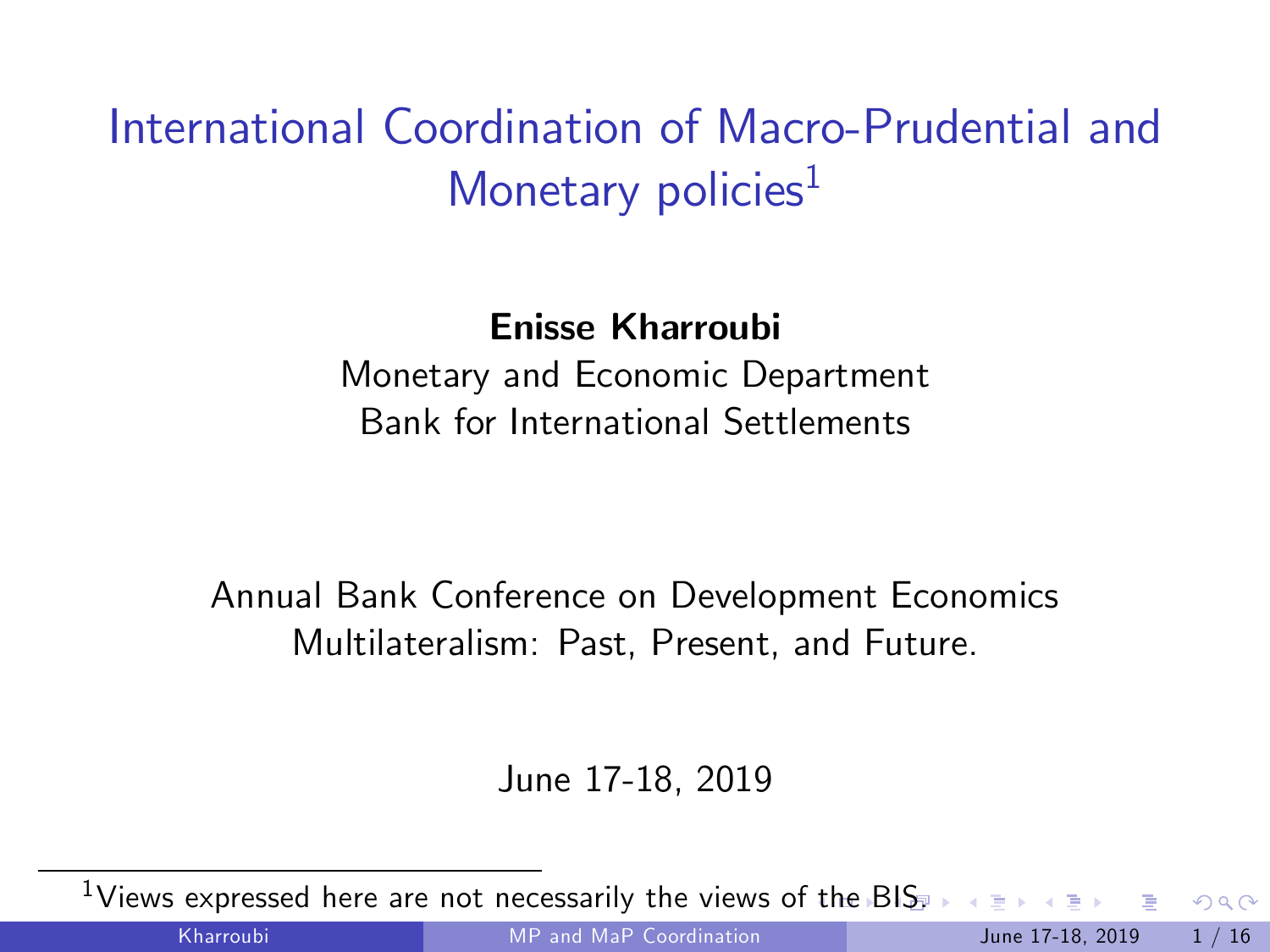#### Introduction

When is international policy coordination desirable?

- Literature starting from Obsfeld and Rogoff (1992) finds little gains to international coordination on monetary policy (MP).
	- $\triangleright$  Negligible welfare losses to domestically oriented monetary policies
- <span id="page-1-0"></span>But what about macro-prudential policy (MaP) ?
	- $\triangleright$  Does a similar kind of result hold ?
	- $\triangleright$  What drives cooperation gains ?
	- $\blacktriangleright$  How the conduct of other policies (MP) affects these gains?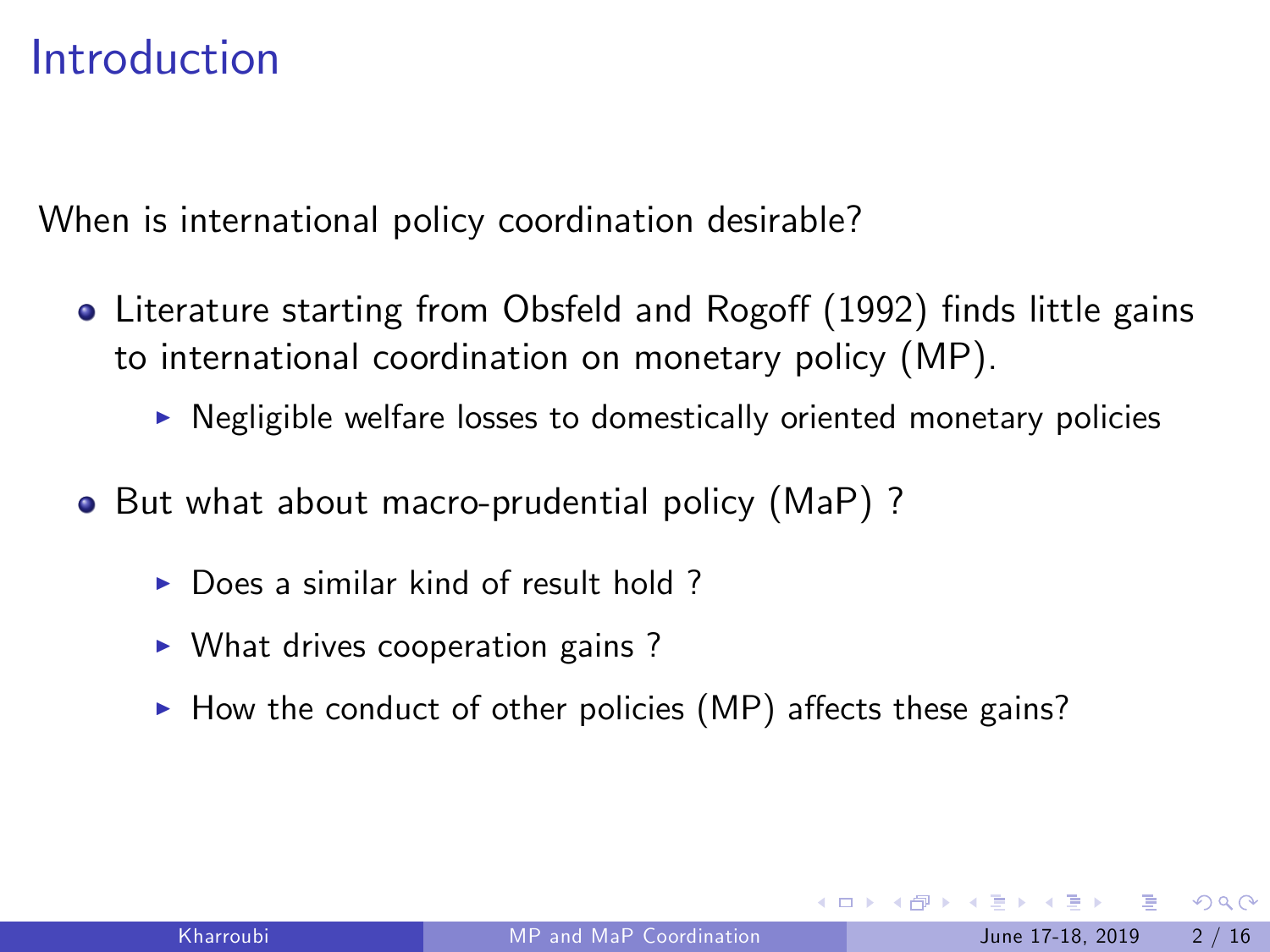Main results

正々 メラメ

重

 $2990$ 

**K ロ ⊁ K 倒 ⊁ K**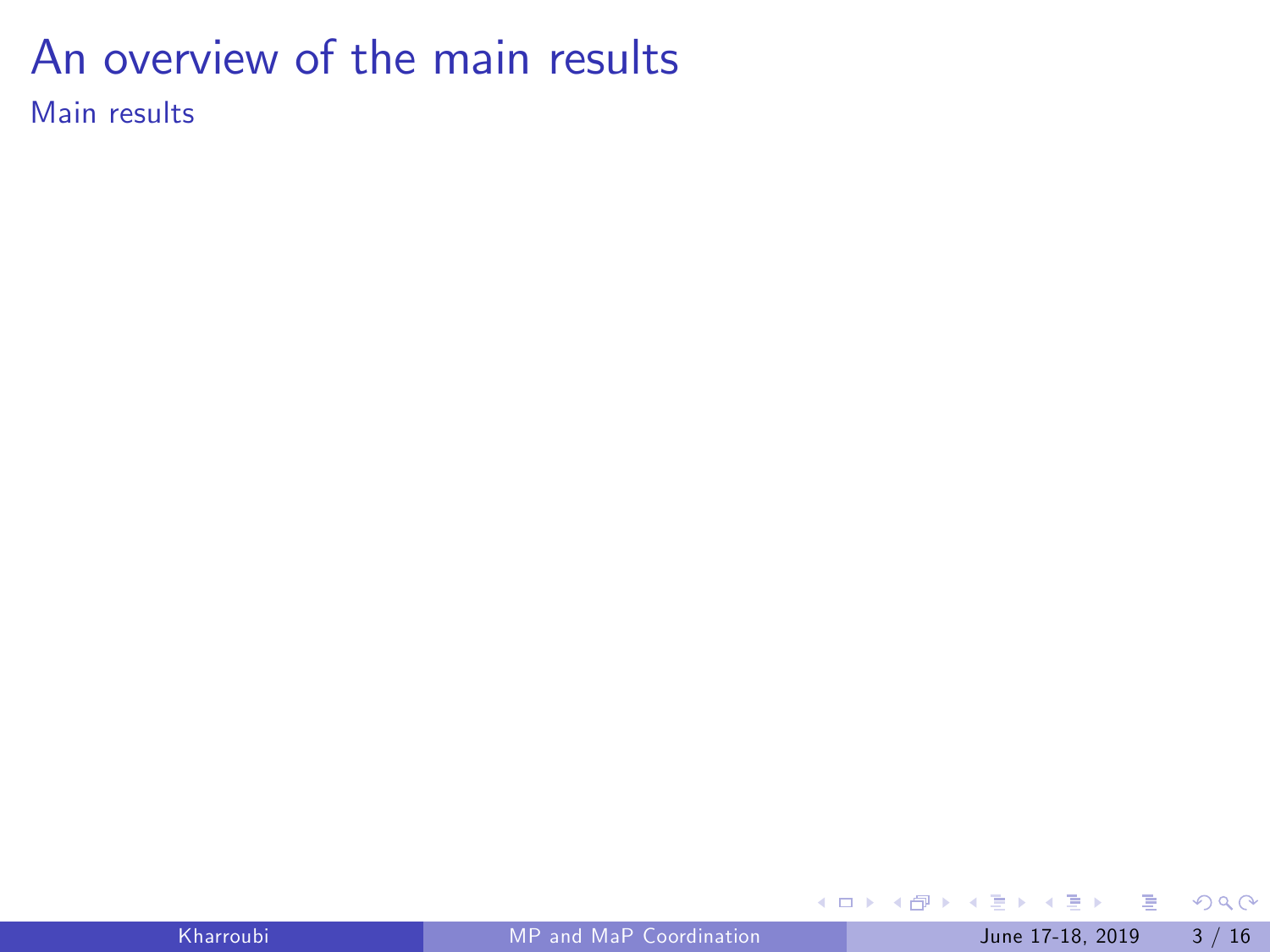Main results

- Does a similar kind of result hold?
	- $\triangleright$  Both MaP and MP coordination yields welfare gains. But unlike MP, MaP coordination is a Pareto improvement.
	- $\triangleright$  MP takes place ex post, after shock are realized and uncertainty has unraveled, i.e. once countries have become asymmetric
	- $\triangleright$  MaP takes place ex ante (risk sharing), under the veil of ignorance and has positive GE spill-overs.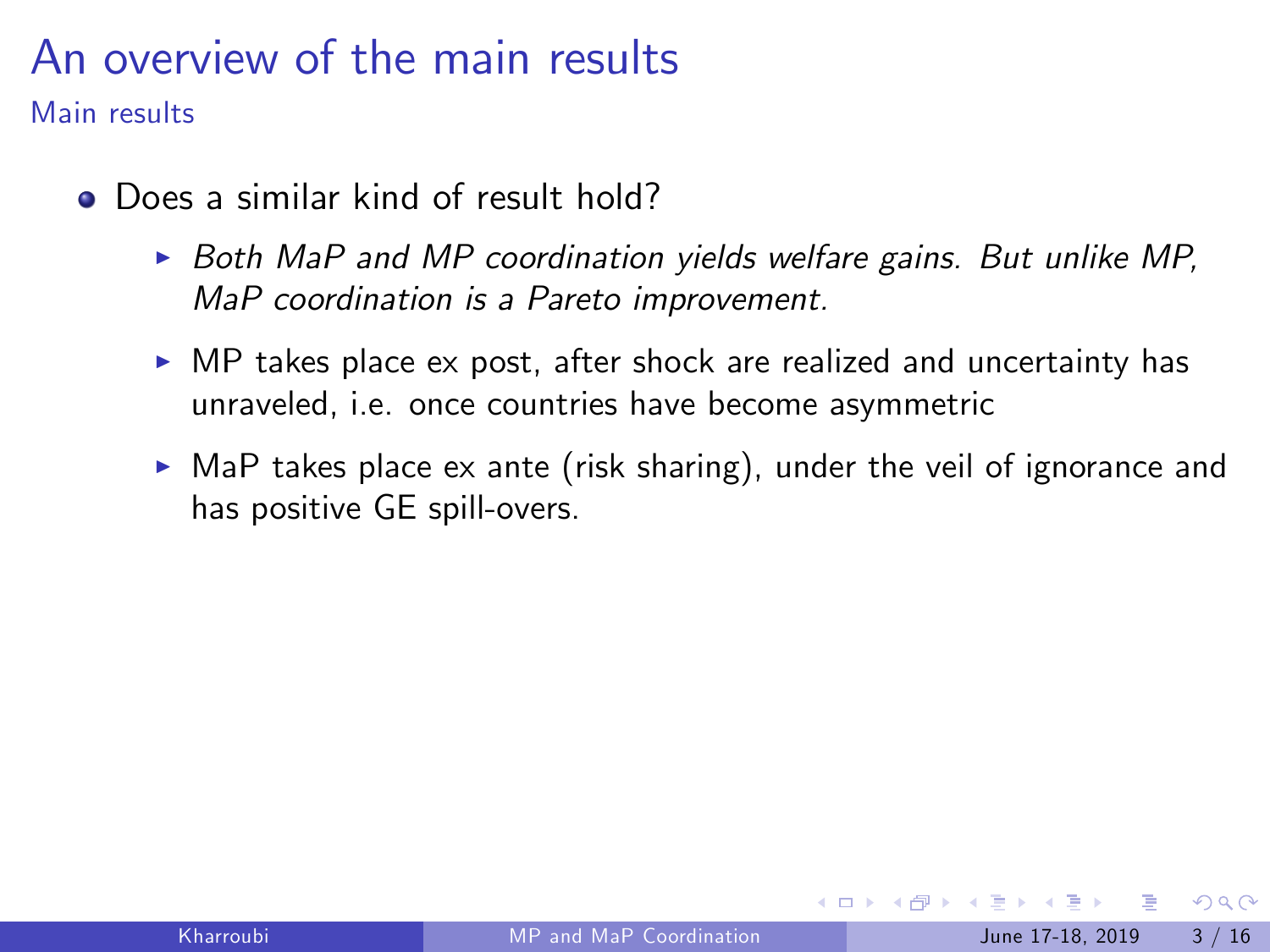Main results

- Does a similar kind of result hold?
	- $\triangleright$  Both MaP and MP coordination yields welfare gains. But unlike MP, MaP coordination is a Pareto improvement.
	- $\triangleright$  MP takes place ex post, after shock are realized and uncertainty has unraveled, i.e. once countries have become asymmetric
	- $\triangleright$  MaP takes place ex ante (risk sharing), under the veil of ignorance and has positive GE spill-overs.
- What drives gains to policy cooperation?
	- $\triangleright$  Frictions to cross-border capital flows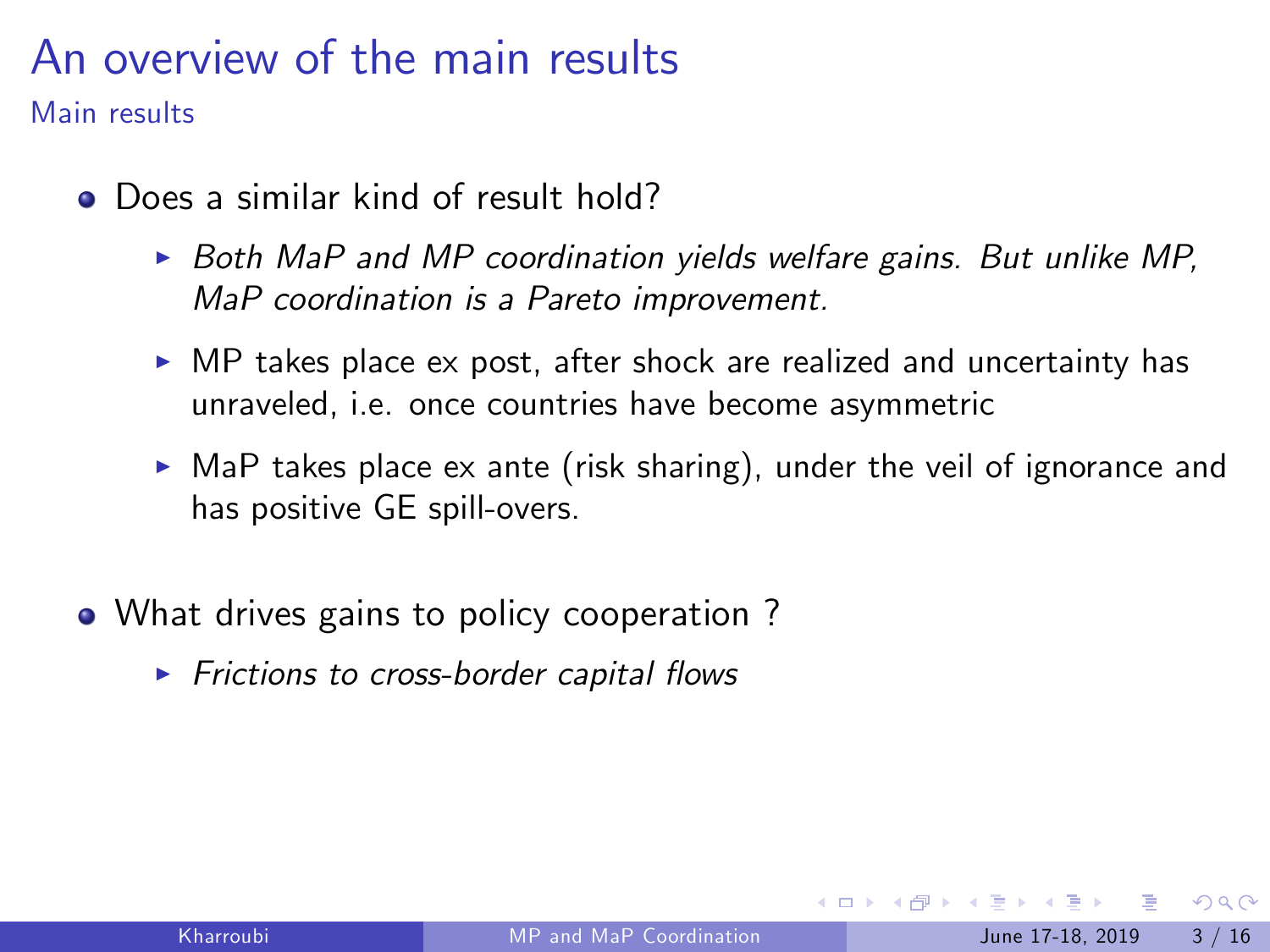Main results

- Does a similar kind of result hold?
	- $\triangleright$  Both MaP and MP coordination yields welfare gains. But unlike MP, MaP coordination is a Pareto improvement.
	- $\triangleright$  MP takes place ex post, after shock are realized and uncertainty has unraveled, i.e. once countries have become asymmetric
	- $\triangleright$  MaP takes place ex ante (risk sharing), under the veil of ignorance and has positive GE spill-overs.
- What drives gains to policy cooperation?
	- $\triangleright$  Frictions to cross-border capital flows
- How do policies interact with each other?
	- $\triangleright$  Welfare gains to MaP cooperation larger under Nash MP.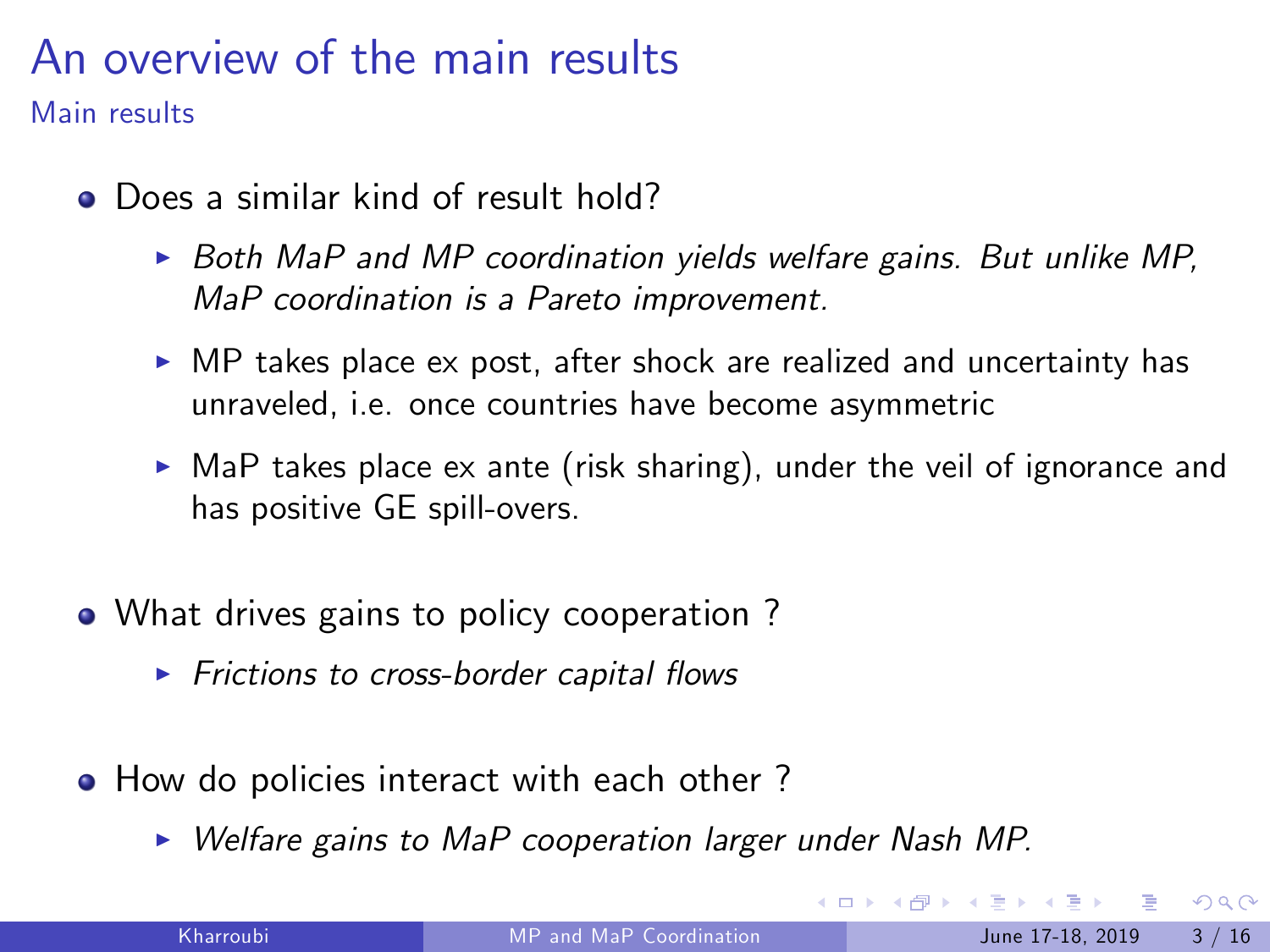## Introduction

Some papers in the literature.

#### Policy coordination:

- $\triangleright$  extensive literature on MP coordination (cross-border, cross-policy). Engel (2016) provides a nice survey.
- $\triangleright$  Much less on MaP coordination. Jeanne (2014), Bengui (2015) and Engel (2015)

#### • MP and MaP in open economy:

- $\triangleright$  Objectives: Benigno (2009), Corsetti et. al. (2011), Faia and Monacelli (2008), Bengui (2014), Senay and Sutherland (2018).
- $\triangleright$  Effectiveness: Rey (dilemma vs. trilemma), Mendoza (2016) and Aizenmann et al. (2018).
- ▶ Leakages: Aiyar (2012) for the UK, Barroso et al. (2016) for Brazil

#### Liquidity managment/provision

 $\triangleright$  Under-insurance and pecuniary externalities (Gromb and Vayanos 2002, Lorenzoni 2008 or Stein 2012), particularly in open economy context (Caballero and Krishnamurthy 2003 or Jeanne and Korinek 2010, Brunnermeier and Sannikov (2014)).  $\left\{ \begin{array}{ccc} 1 & 0 & 0 \\ 0 & 1 & 0 \end{array} \right.$  $\eta$ an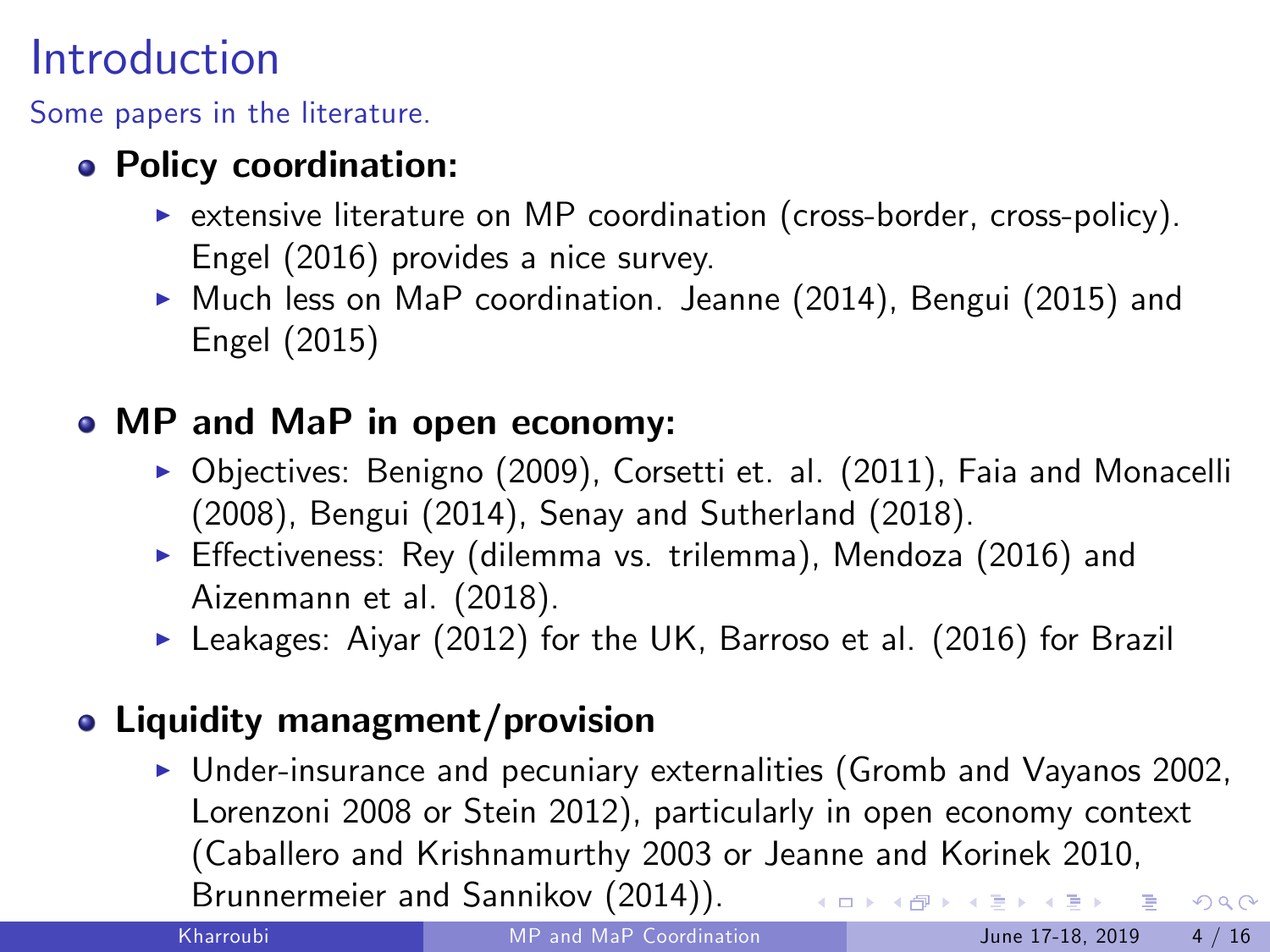Framework and technologies.

• A 3-period economy à la Holmstrom-Tirole (1998) with 2 regions and risk neutral banks maximizing final profits.

4 0 8

ÆP ⊳

÷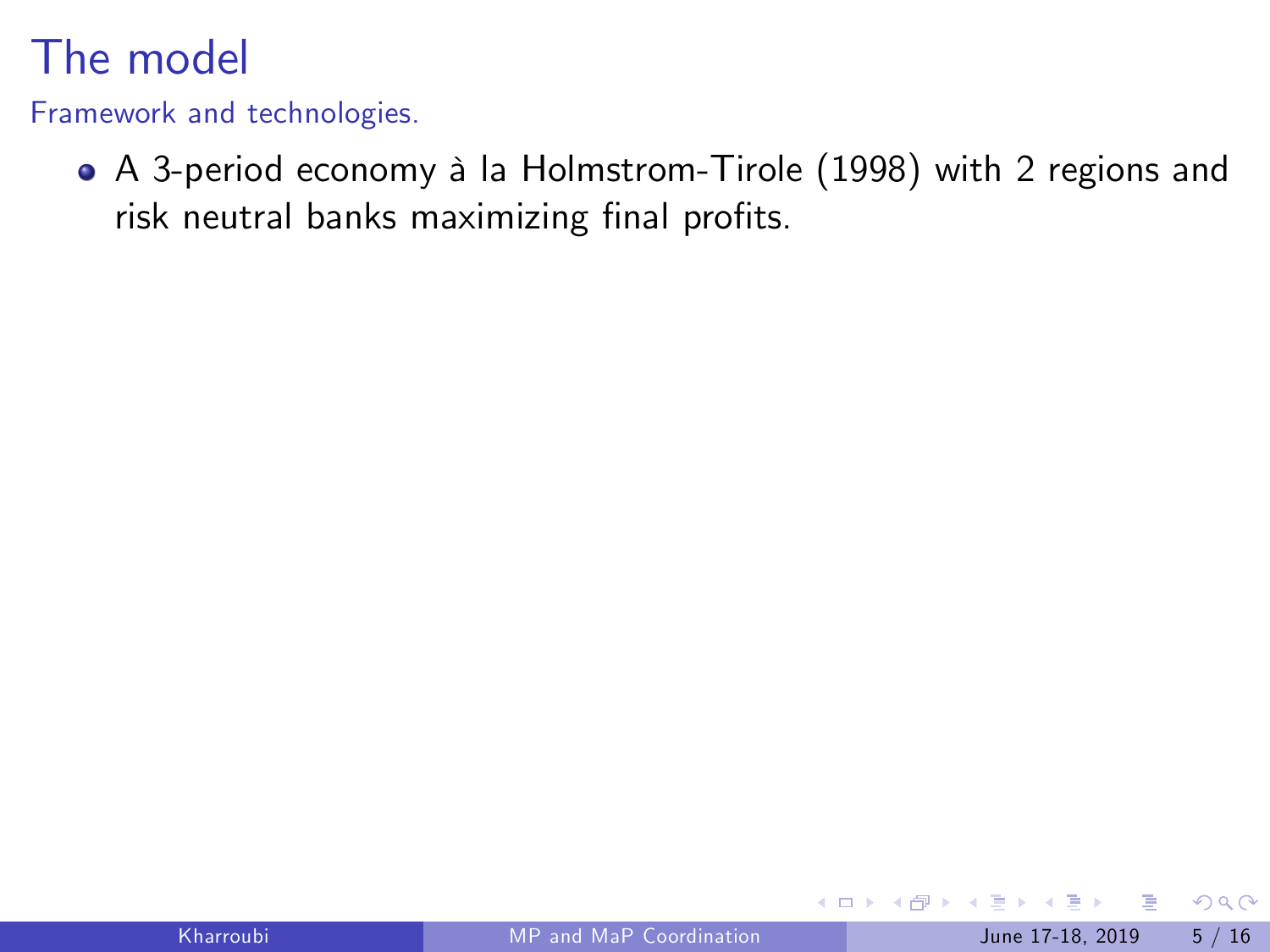Framework and technologies.

- $\bullet$  A 3-period economy à la Holmstrom-Tirole (1998) with 2 regions and risk neutral banks maximizing final profits.
- At date 0, banks hold unit endowment and invest in risky assets.
	- $\triangleright$  At date 1, risky asset returns 1 in one region and 0 in the other
	- $\triangleright$  Regions are symmetric and there is no aggregate uncertainty.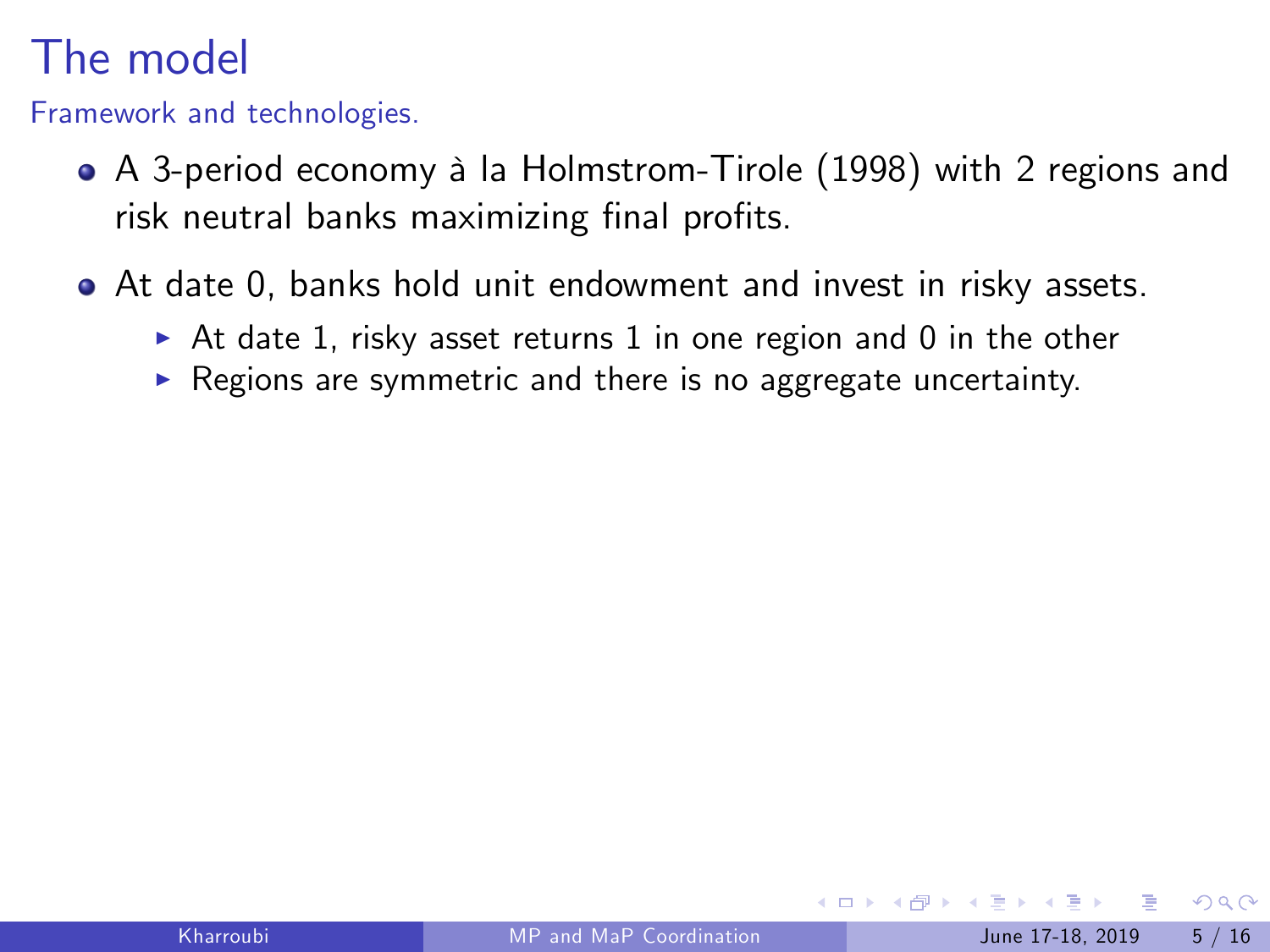Framework and technologies.

- $\bullet$  A 3-period economy à la Holmstrom-Tirole (1998) with 2 regions and risk neutral banks maximizing final profits.
- At date 0, banks hold unit endowment and invest in risky assets.
	- At date 1, risky asset returns 1 in one region and 0 in the other
	- $\triangleright$  Regions are symmetric and there is no aggregate uncertainty.
- At date 1, once uncertainty is resolved:
	- If risky assets pay-off: banks can save for a return  $r \, (< 1)$
	- If risky assets do not pay-off: banks can reinvest with unit return 1.

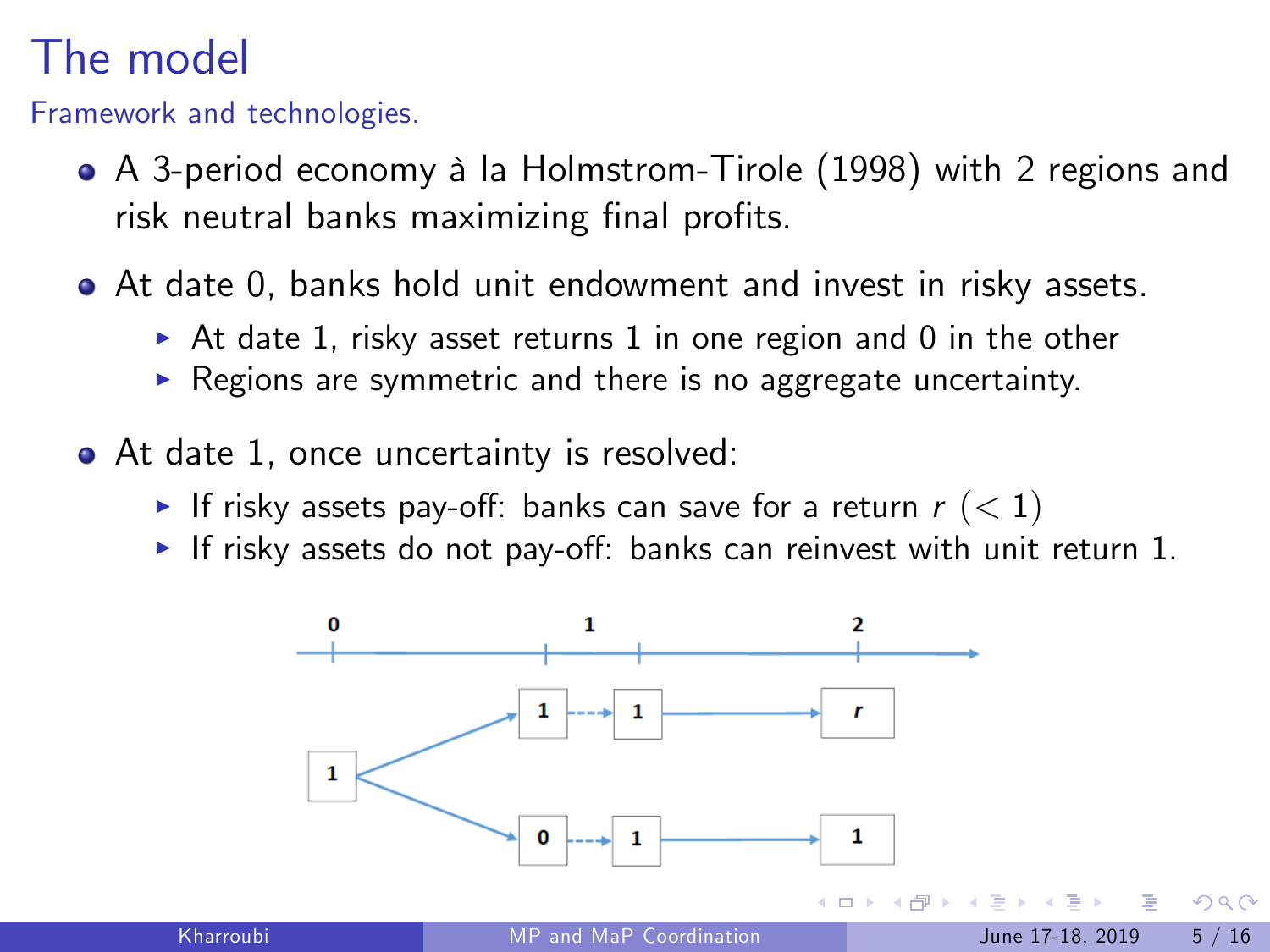**o** Markets

- Ex ante risk sharing: At date 0, banks can issue claims on their risky assets and buy claims on the other region's risky assets.
- Ex post market for liquidity: At date 1, once uncertainty is resolved, banks can exchange liquidity.

4 日下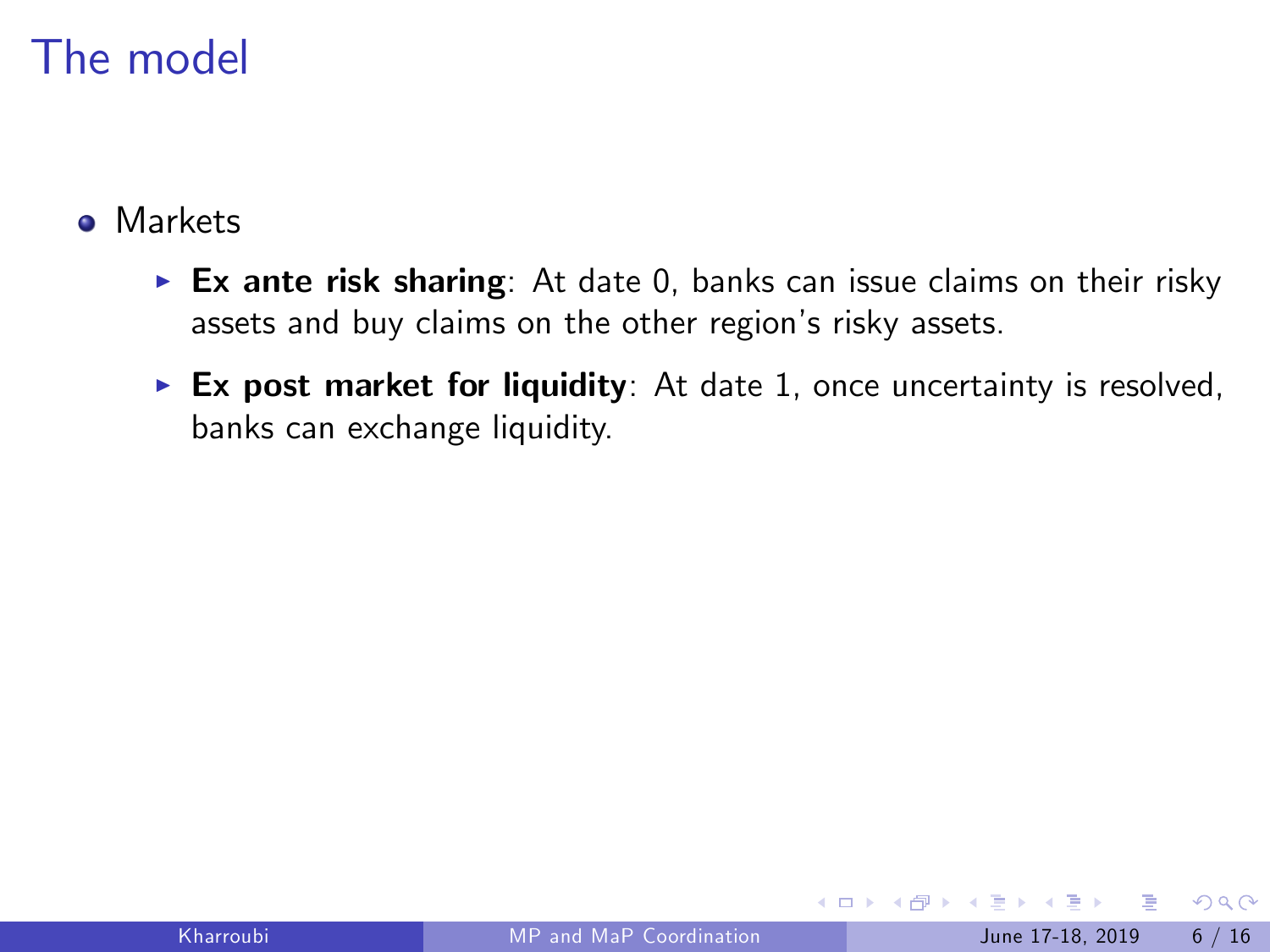**o** Markets

- Ex ante risk sharing: At date 0, banks can issue claims on their risky assets and buy claims on the other region's risky assets.
- Ex post market for liquidity: At date 1, once uncertainty is resolved, banks can exchange liquidity.
- Policies
	- **Monetary policy** sets the return  $r$  to savings between date 1 and date 2 (deposit facility).
	- $\triangleright$  Macro-prudential policy sets the max limit on banks' borrowing at date 0 (leverage ratio or CFM).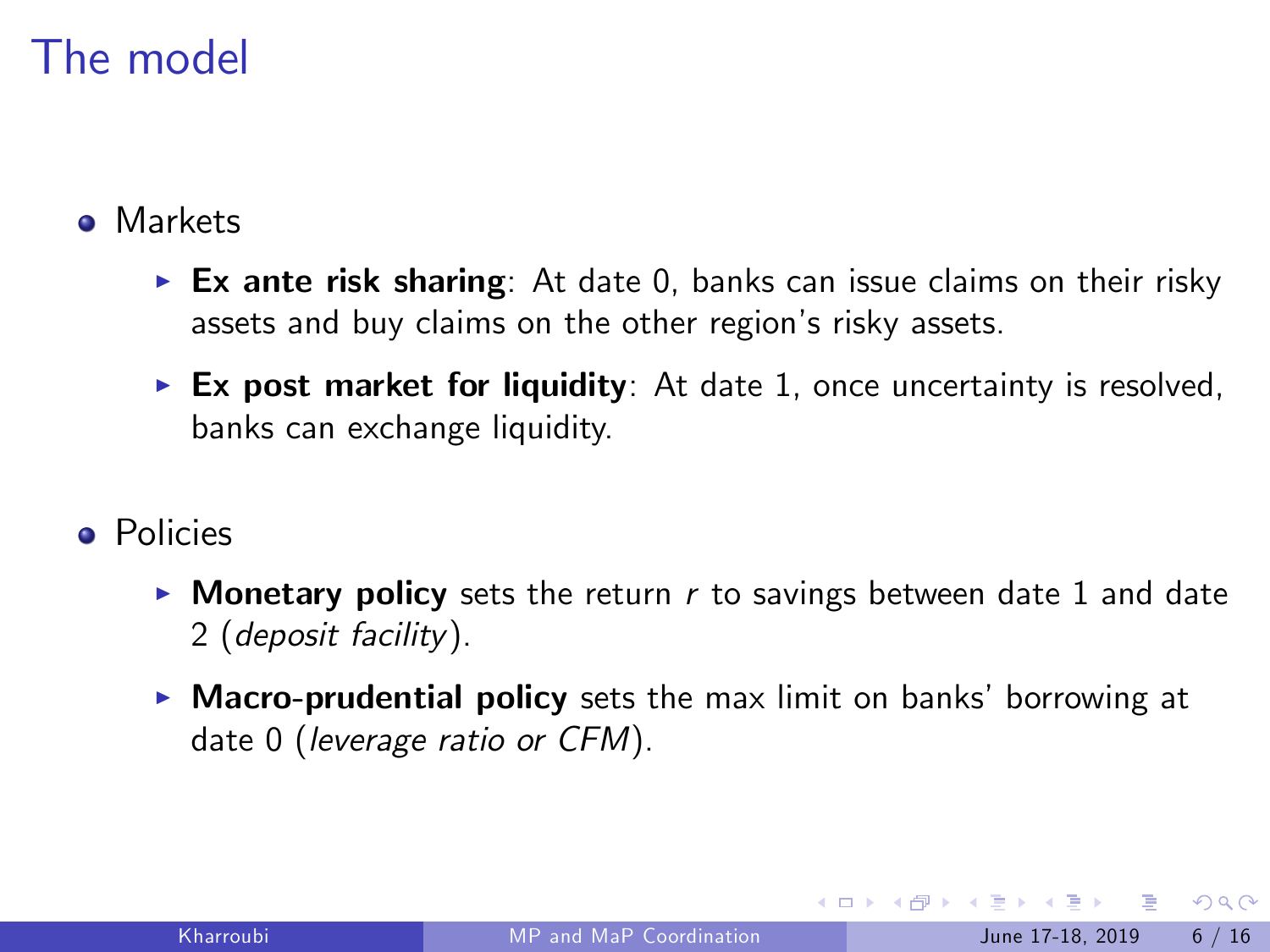• The portfolio choice for banks:

$$
\max_{L;L^*;D} \left[1 + L - L^* - R_1L\right] R_2^* + \left[\beta R_1^* L^* + D - R_2D\right]
$$

4 日下

4 f →

画

舌

 $\sim$  $\mathcal{A}$   $299$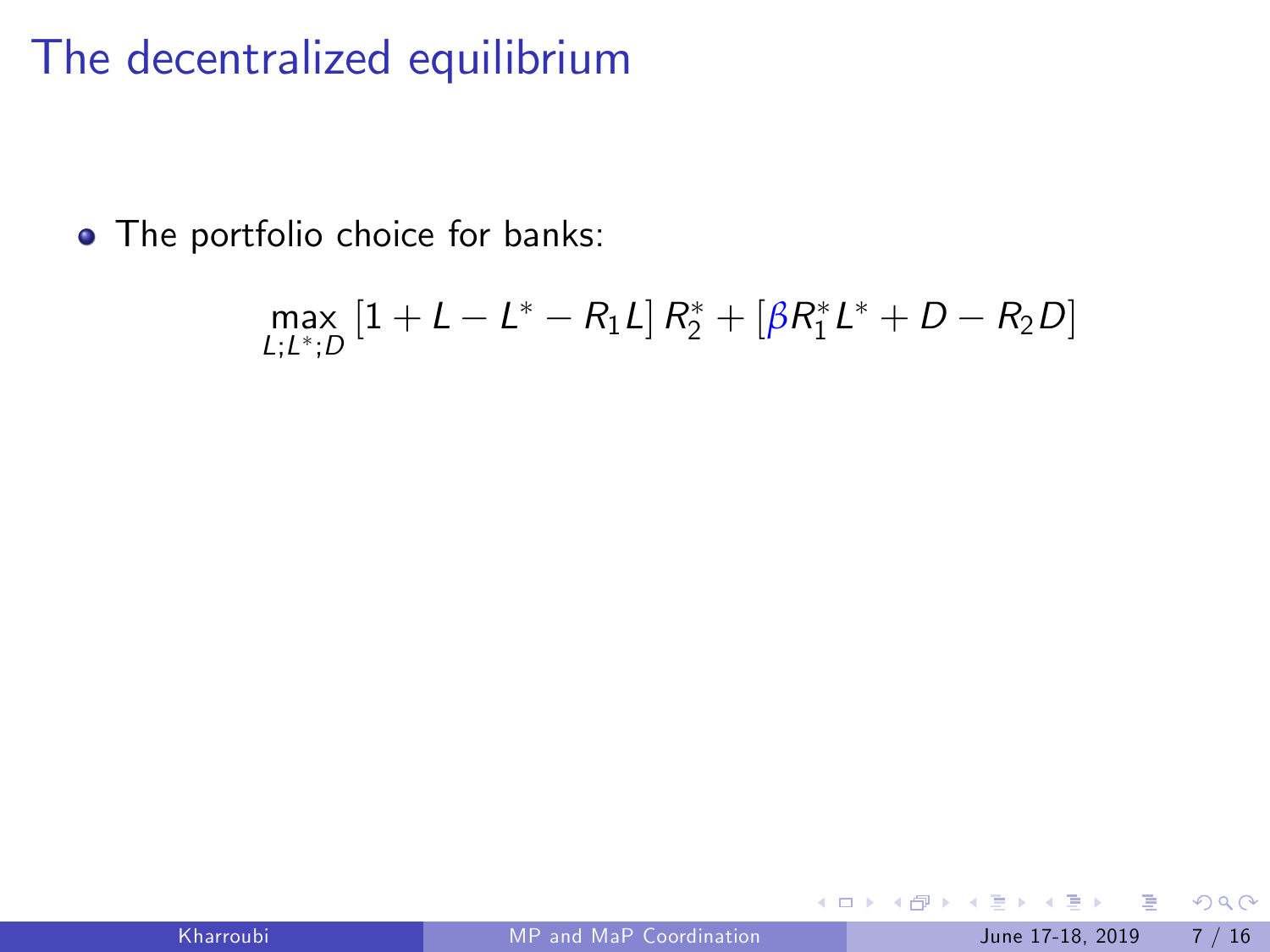• The portfolio choice for banks:

$$
\max_{L;L^*,D} [1 + L - L^* - R_1 L] R_2^* + [\beta R_1^* L^* + D - R_2 D]
$$
  
s.t.  $D \le 1 - \lambda$  and  $L \le m (1 + L - L^*)$ 

4 日下

4 f →

画

舌

 $\sim$  $\mathcal{A}$   $299$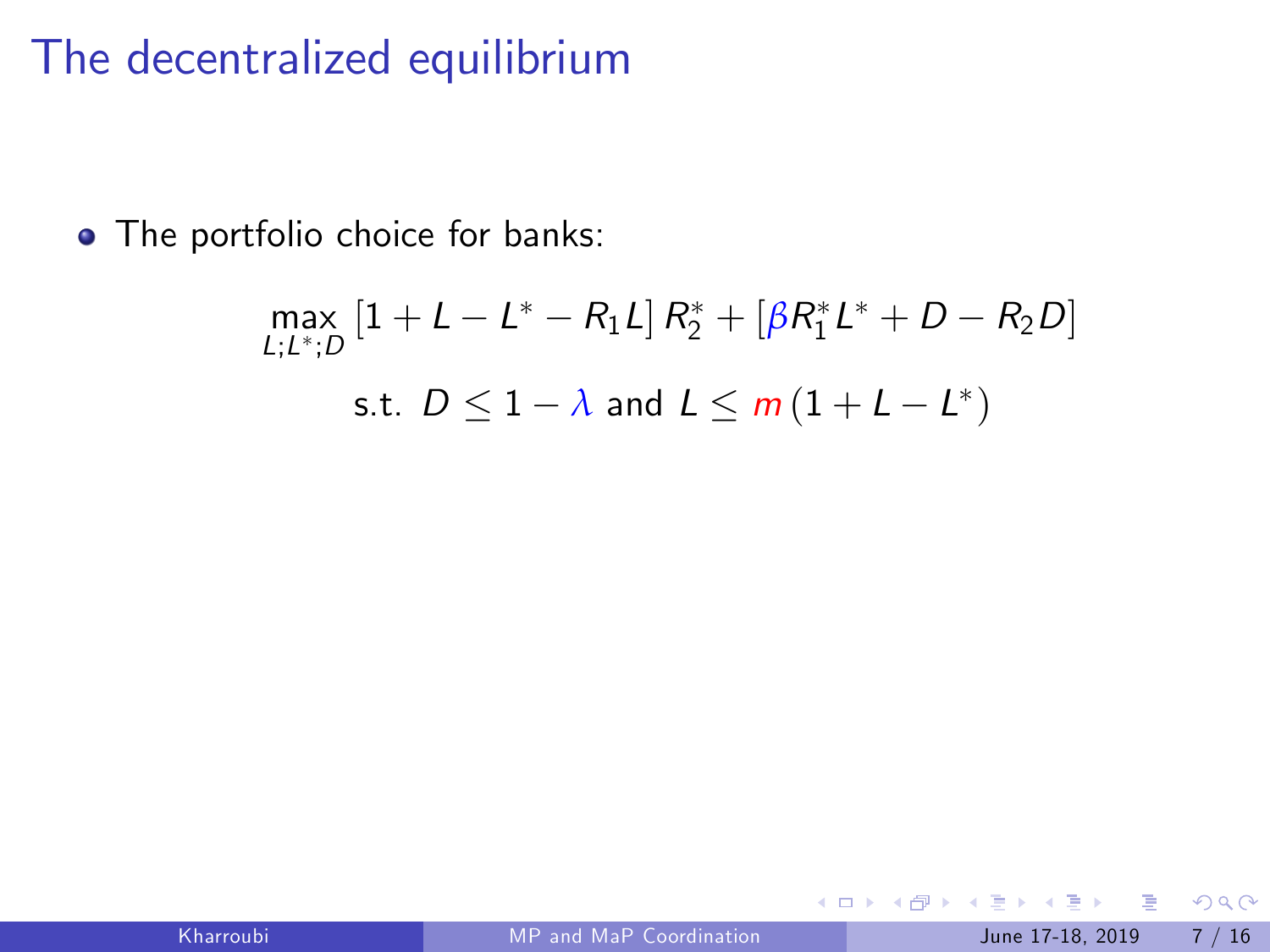• The portfolio choice for banks:

$$
\max_{L;L^*,D} [1 + L - L^* - R_1 L] R_2^* + [\beta R_1^* L^* + D - R_2 D]
$$
  
s.t.  $D \le 1 - \lambda$  and  $L \le m (1 + L - L^*)$ 

Assuming max  $(r;r^*)\leq (R_2;R_2^*)\leq 1$ , the equillibrium on market ex post funding:

$$
\underbrace{1 + L^* - L}_{\text{Funding Supply}} = \underbrace{\beta R_1^* L^* + D}_{\text{Funding Demand}}
$$

4 日下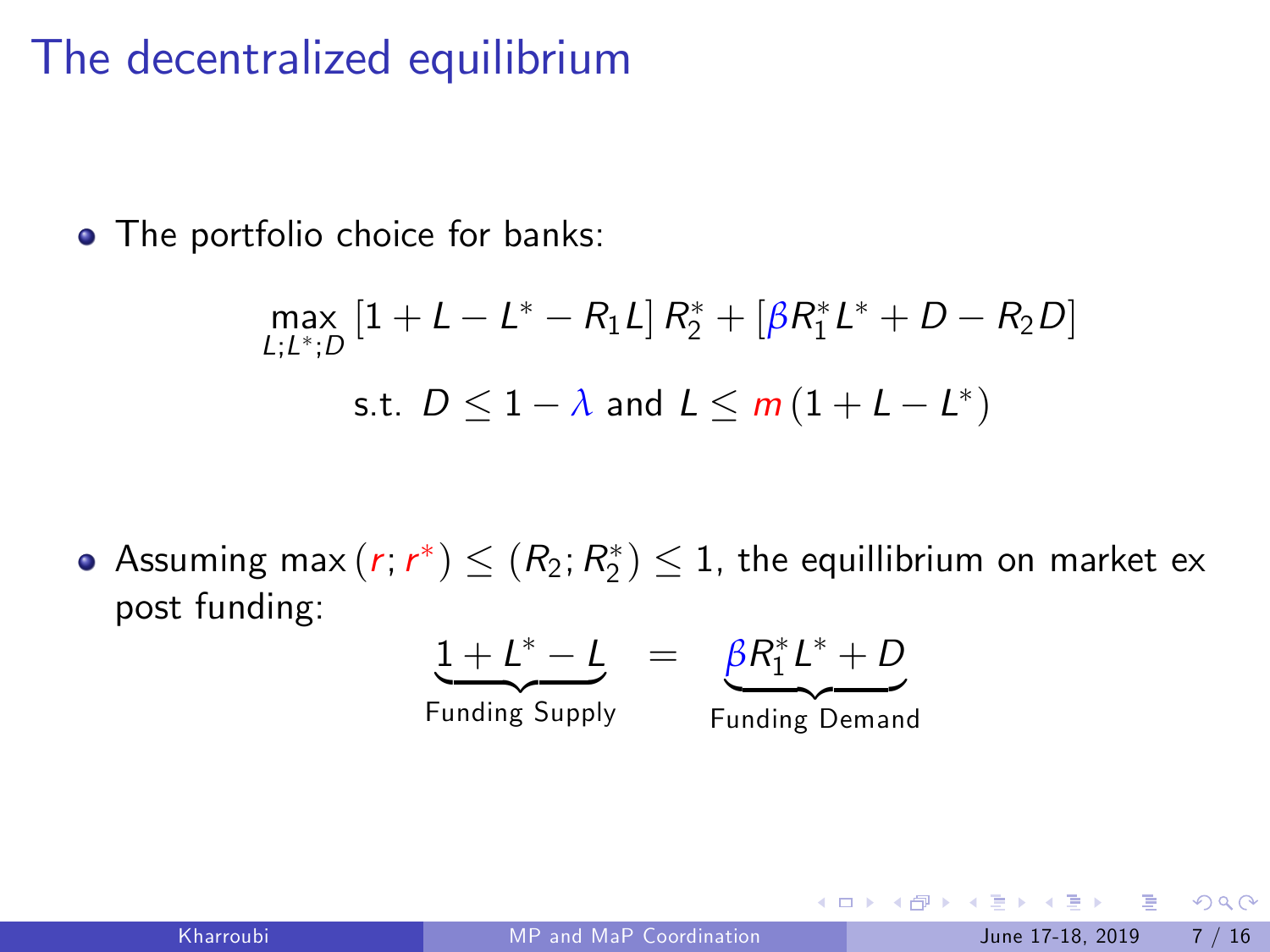At the equilibrium, borrowing and issuance constraints bind:

$$
D = 1 - \lambda D^* = 1 - \lambda^* \text{ and } L^* = m^* (1 + L^* - L^*) L^* = m^* (1 + L^* - L)
$$

Negative spill-over: Higher issuance by one region implies lower issuance by the other region.

4 0 8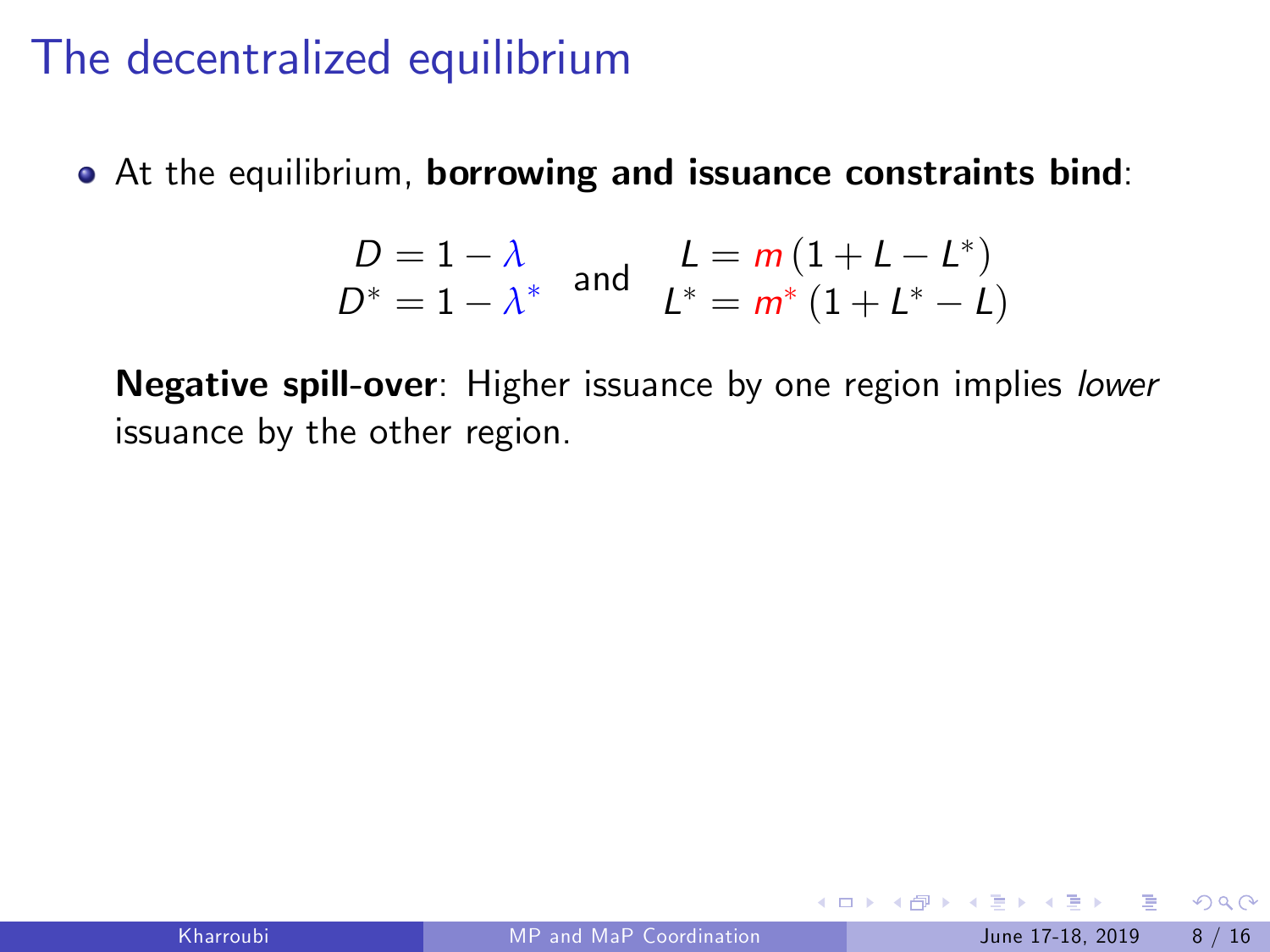At the equilibrium, borrowing and issuance constraints bind:

$$
D = 1 - \lambda D^* = 1 - \lambda^* \text{ and } L^* = m^* (1 + L^* - L^*) L^* = m^* (1 + L^* - L)
$$

Negative spill-over: Higher issuance by one region implies lower issuance by the other region.

At the equilibrium, ex post funding is in excess supply:

$$
(R_2; R_2^*) = \max(r; r^*) \text{ and } \frac{L \leq \lambda + (1 - \max(r; r^*)) L^*}{L^* \leq \lambda^* + (1 - \max(r; r^*)) L}
$$

**Positive spill-over:** Higher issuance by one region allows for *larger* issuance by the other region.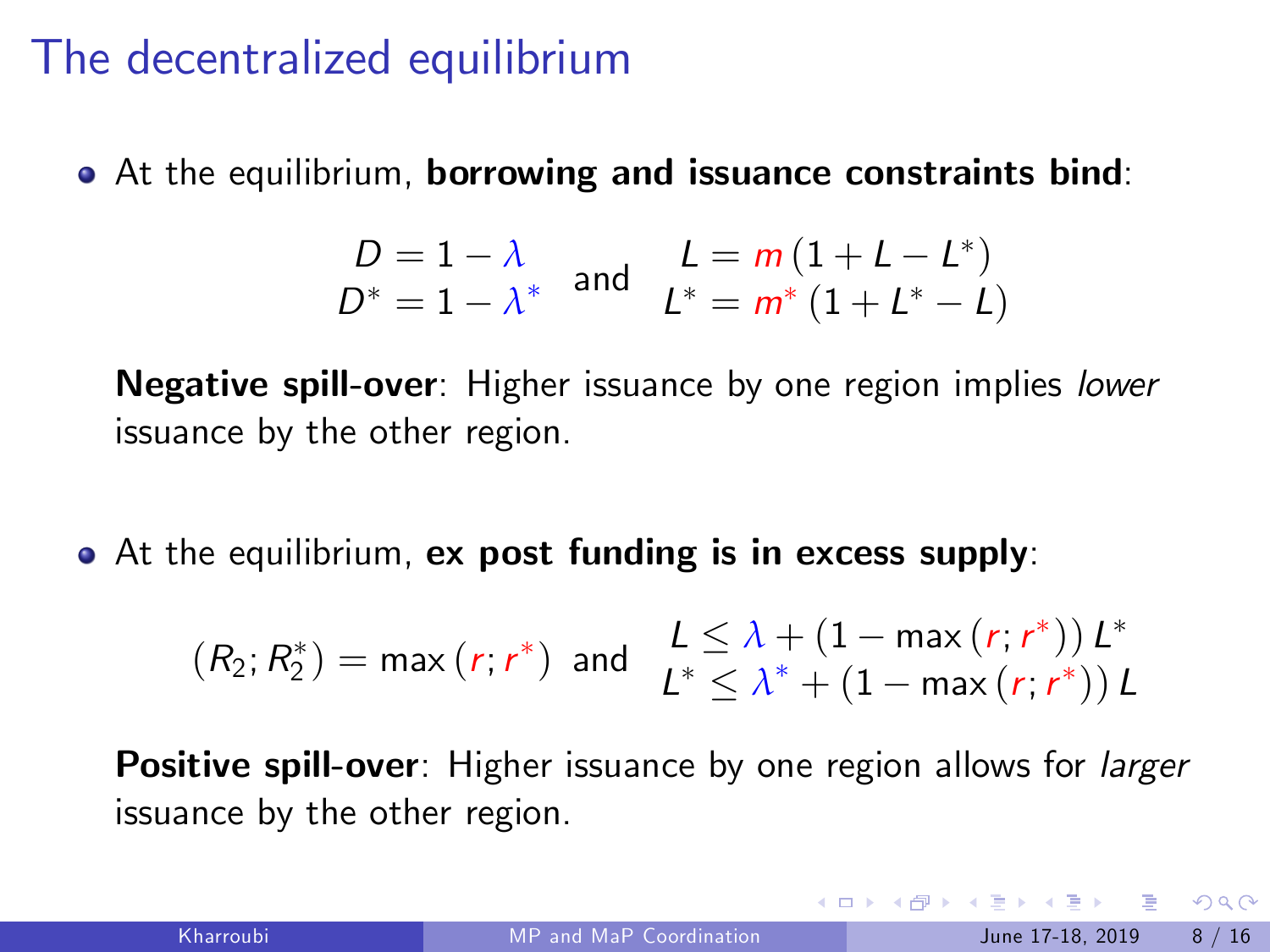## Optimal monetary policy

The non-cooperative equilibrium

o Optimal monetary policy:

$$
\max_{r} \quad \pi = \left[1 + \left(1 - \frac{1}{\beta}R_2\right)L\right]R_2^* + \left(1 - R_2\right)\left(1 - \lambda\right) \\ \text{s.t. } R_2 = R_2^* = \max\left(r; r^*\right)
$$

4 0 8

 $\leftarrow$   $\leftarrow$   $\leftarrow$   $\leftarrow$   $\leftarrow$   $\leftarrow$ 

 $\sim$  $\rightarrow$   $\equiv$   $\rightarrow$ ÷

D.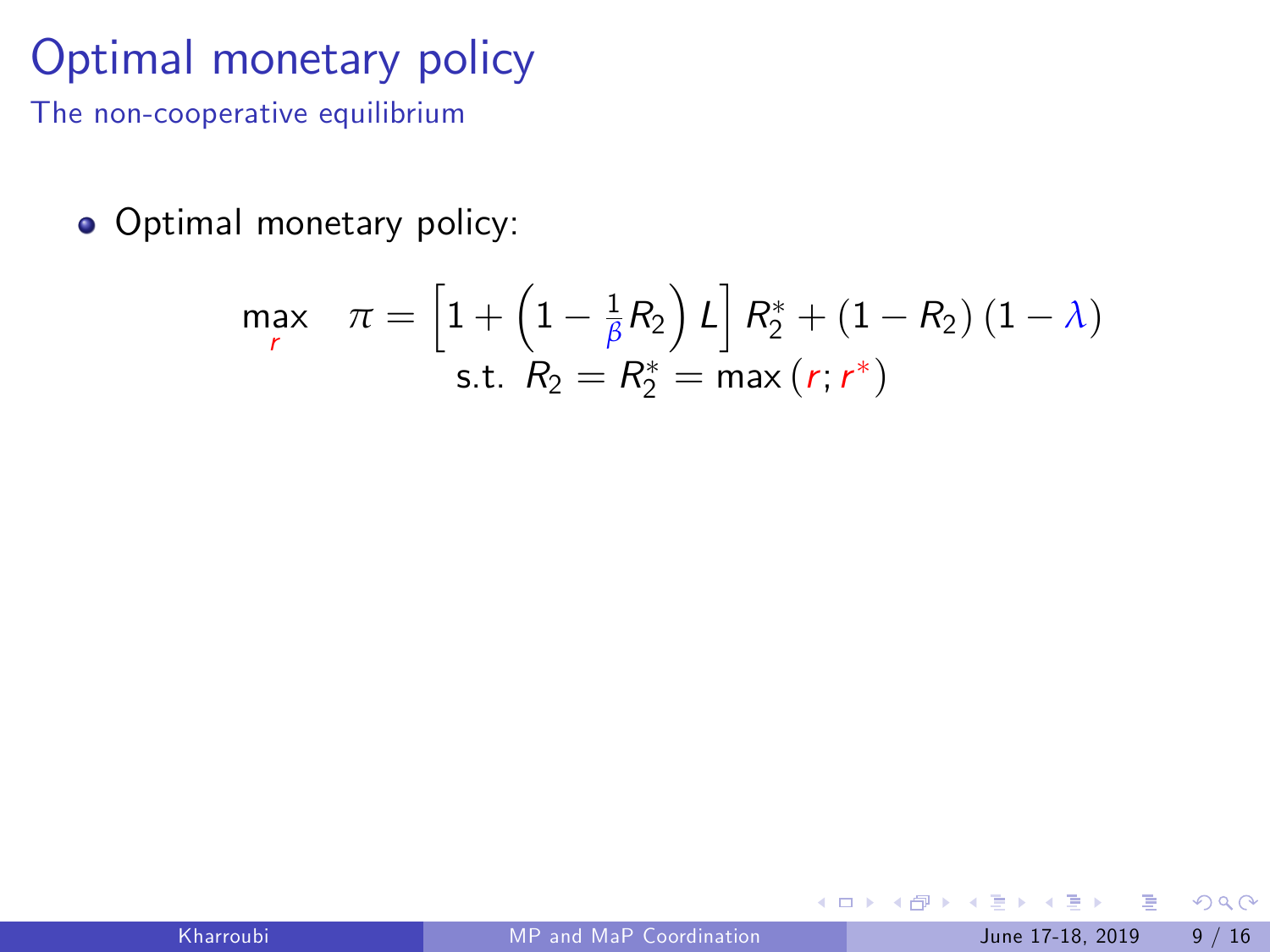## Optimal monetary policy

The non-cooperative equilibrium

• Optimal monetary policy:

$$
\max_{r} \quad \pi = \left[1 + \left(1 - \frac{1}{\beta}R_2\right)L\right]R_2^* + \left(1 - R_2\right)\left(1 - \lambda\right) \\ \text{s.t. } R_2 = R_2^* = \max\left(r; r^*\right)
$$

Optimal interest rates in Nash equilibrium:

<span id="page-18-0"></span>
$$
r = r^* = r_n (L; L^*) \equiv \frac{\beta}{2} \left( 1 + \max \left[ \frac{\lambda}{L}; \frac{\lambda^*}{L^*} \right] \right)
$$

**•** Equilibrium interest rate main properties:

- $\triangleright$  optimal for one region (core), too high for the other (periphery)
- $\blacktriangleright$  decreases in domestic banks leverage.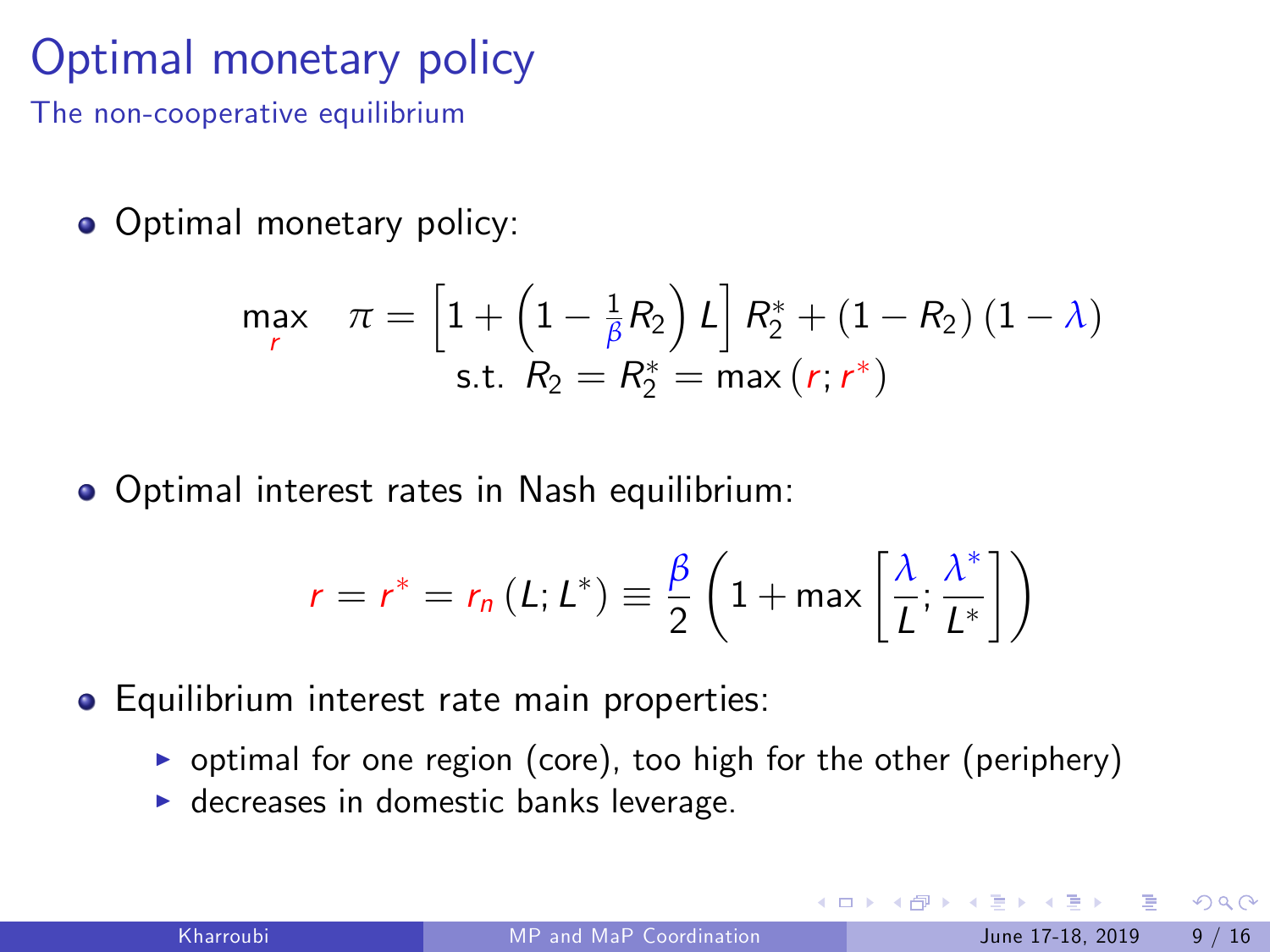The non-cooperative equilibrium: Core vs. Periphery

• Macro-prudential policy in the core region:

$$
\max_{m} \quad \pi = \left[\lambda + \left(1 - \frac{1}{\beta}r_n\left(L\right)\right)L\right]r_n\left(L\right)
$$
\ns.t.

\n
$$
L = m\left(1 + L - L^*\right) \text{ and } L \leq \lambda + \left(1 - r_n\left(L\right)\right)L^*
$$

**No trade-off for MaP**: higher  $m \Rightarrow$  higher  $L \Rightarrow$  higher profits  $\pi$ 

<span id="page-19-0"></span>4 0 8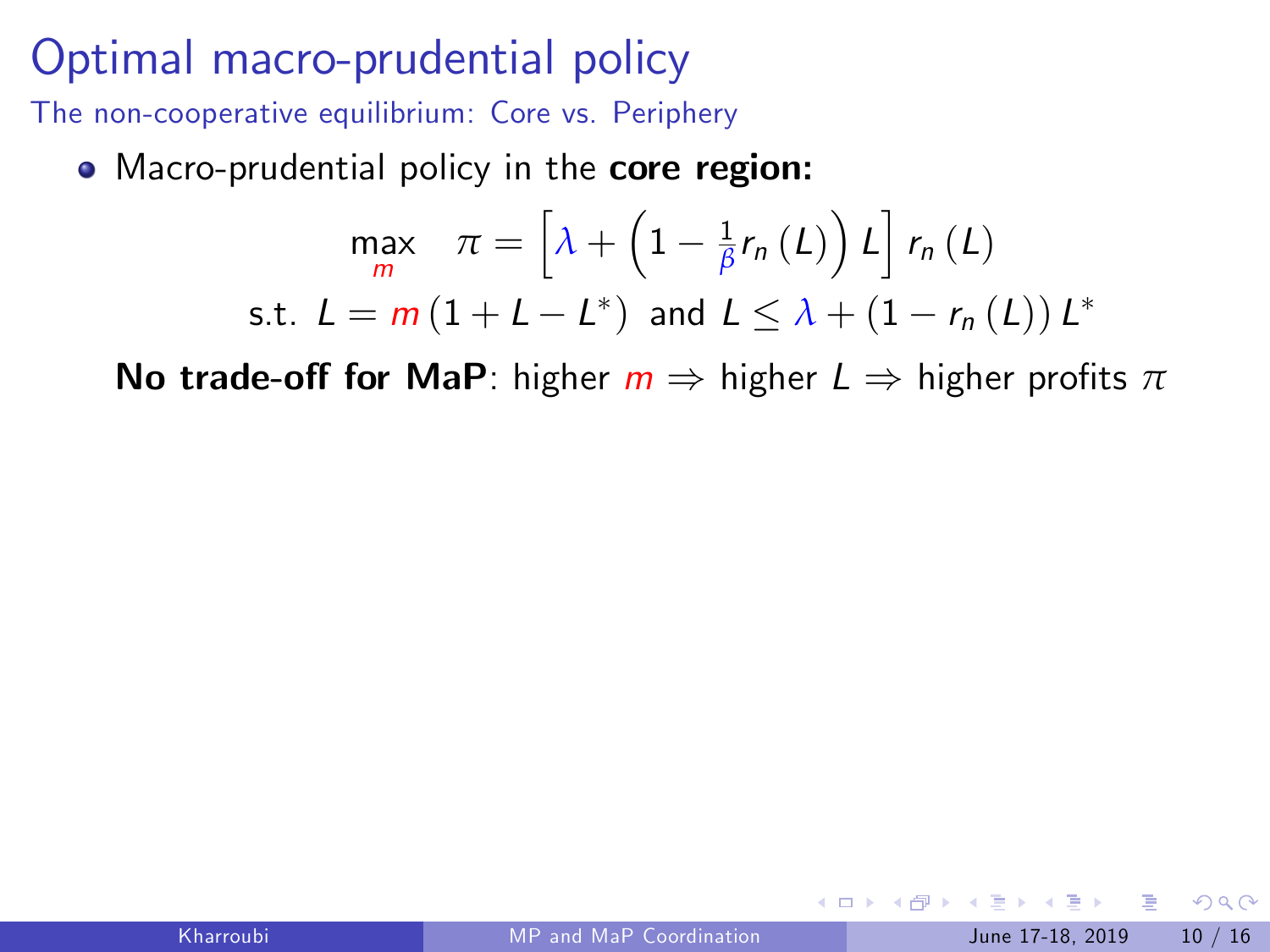The non-cooperative equilibrium: Core vs. Periphery

• Macro-prudential policy in the core region:

$$
\max_{m} \quad \pi = \left[\lambda + \left(1 - \frac{1}{\beta}r_n\left(L\right)\right)L\right]r_n\left(L\right)
$$
\ns.t.

\n
$$
L = m\left(1 + L - L^*\right) \text{ and } L \leq \lambda + \left(1 - r_n\left(L\right)\right)L^*
$$

**No trade-off for MaP**: higher  $m \Rightarrow$  higher  $L \Rightarrow$  higher profits  $\pi$ 

• Macro-prudential policy in the **periphery region:** 

$$
\max_{m^*} \quad \pi^* = \left[\lambda^* + \left(1 - \frac{1}{\beta}r_n\left(L\right)\right)L^*\right]r_n\left(L\right)
$$
\n
$$
\text{s.t.} \quad \begin{array}{l}\nL^* = m^*\left(1 + L^* - L\right) \\
L = m\left(1 + L - L^*\right)\n\end{array} \text{ and } L^* \le \lambda^* + \left(1 - r_n\left(L\right)\right)L
$$

**Trade-off for MaP**: higher  $m^* \Rightarrow$  higher  $L^*$  but higher  $r_n(L)$ 

<span id="page-20-0"></span> $200$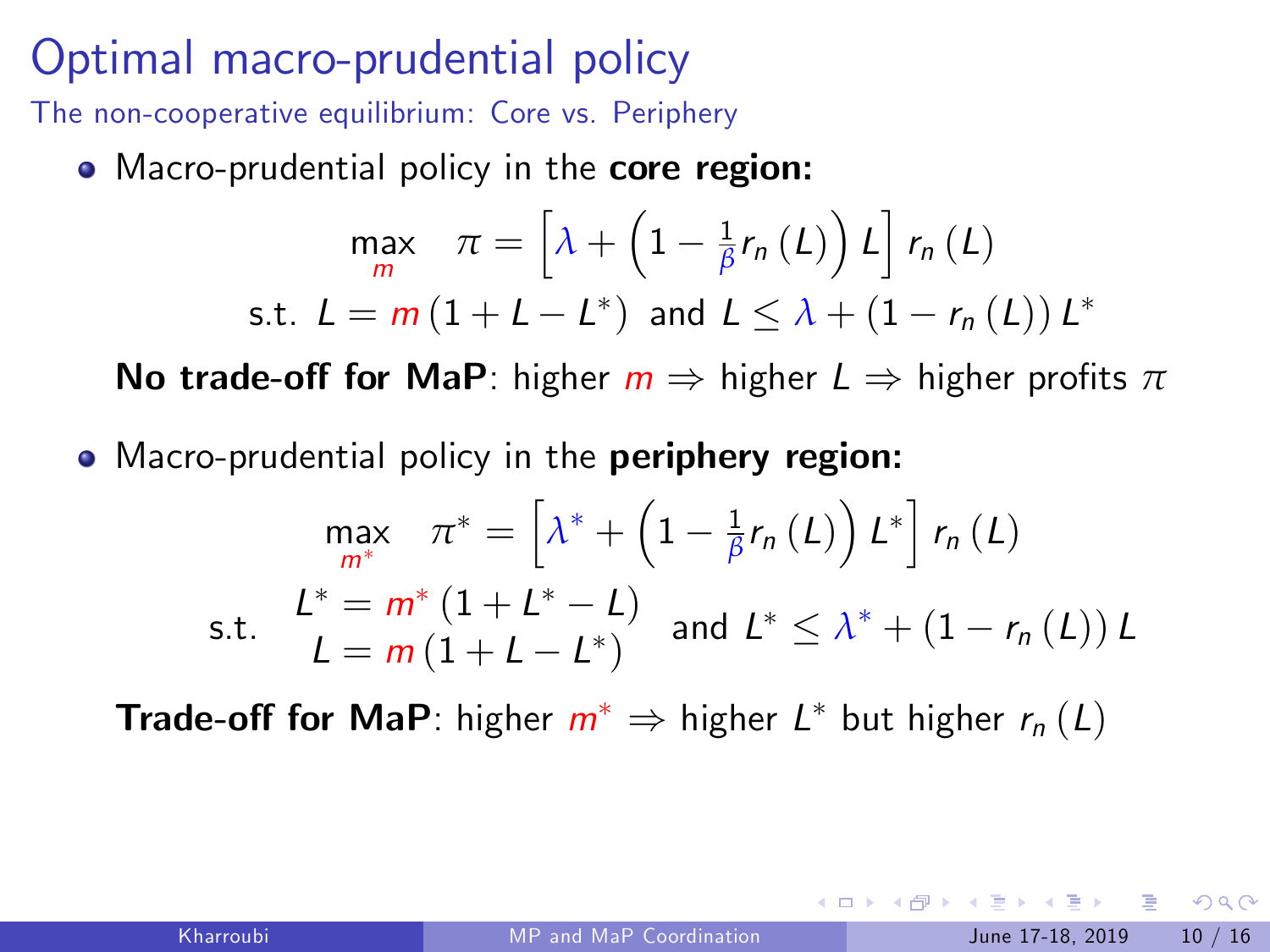The non-cooperative equilibrium: Core vs. Periphery

• Macro-prudential policy in the core region:

$$
\max_{m} \quad \pi = \left[\lambda + \left(1 - \frac{1}{\beta}r_n\left(L\right)\right)L\right]r_n\left(L\right)
$$
\ns.t.

\n
$$
L = m\left(1 + L - L^*\right) \text{ and } L \leq \lambda + \left(1 - r_n\left(L\right)\right)L^*
$$

**No trade-off for MaP**: higher  $m \Rightarrow$  higher  $L \Rightarrow$  higher profits  $\pi$ 

• Macro-prudential policy in the **periphery region:** 

$$
\max_{m^*} \quad \pi^* = \left[\lambda^* + \left(1 - \frac{1}{\beta}r_n\left(L\right)\right)L^*\right]r_n\left(L\right)
$$
\n
$$
\text{s.t.} \quad L^* = m^*\left(1 + L^* - L\right) \quad \text{and} \quad L^* \le \lambda^* + \left(1 - r_n\left(L\right)\right)L
$$

**Trade-off for MaP**: higher  $m^* \Rightarrow$  higher  $L^*$  but higher  $r_n(L)$ 

Optimal macro-prudential policy in Nash equilibrium:

$$
L = \lambda + (1 - r_n(L)) L^* \text{ and } L^* = L_n(L)
$$

<span id="page-21-0"></span> $200$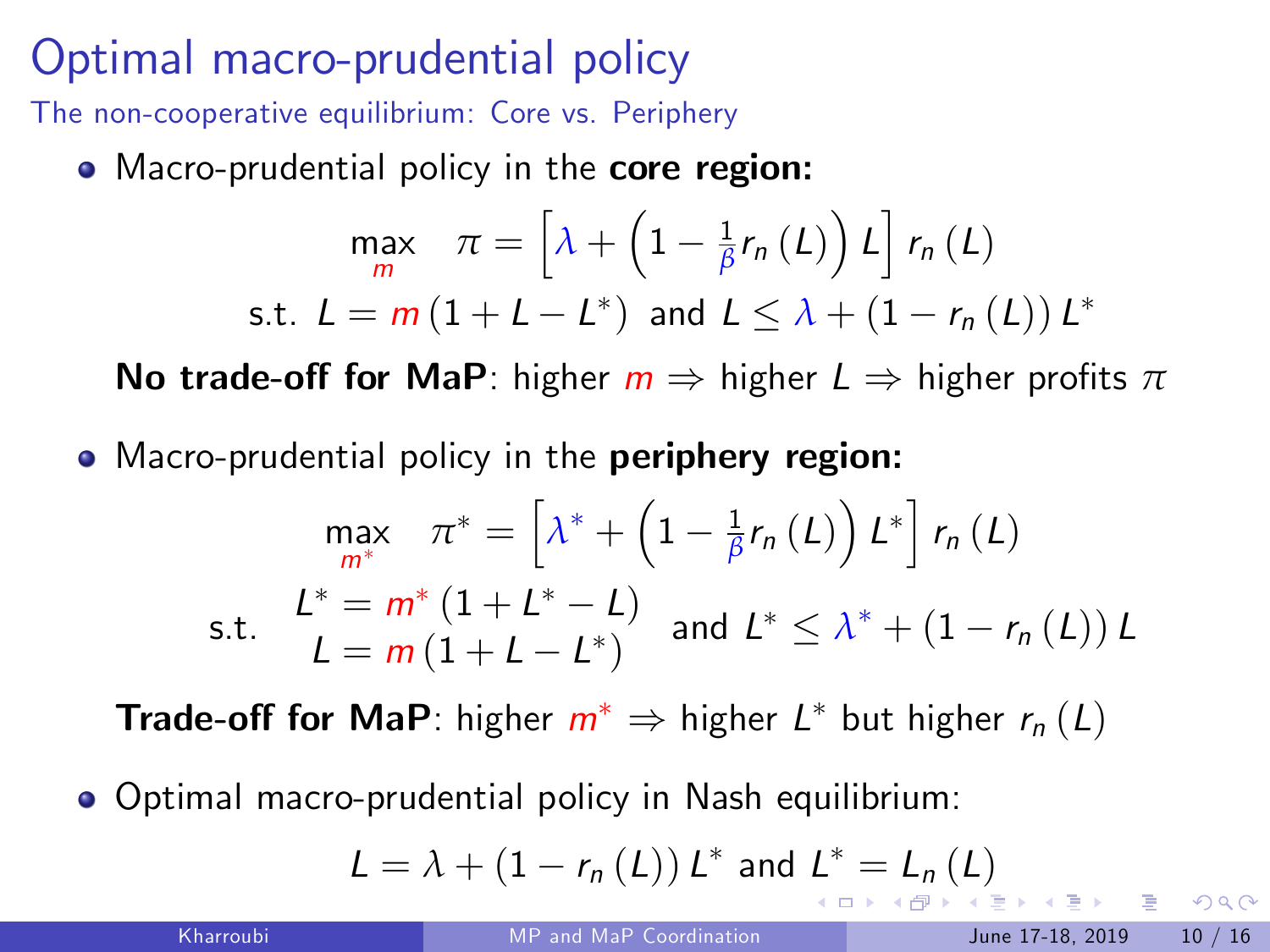The cooperative equilibrium

**Cooperative** macro-prudential policy:

$$
\max_{m;m^*} \quad \pi + \pi^* = \left[\lambda + \lambda^* + \left(1 - \frac{1}{\beta}r_n\left(L\right)\right)\left(L + L^*\right)\right]r_n\left(L\right)
$$
\n
$$
\text{s.t.} \quad \left\{\n\begin{array}{c}\nL = m\left(1 + L - L^*\right) \text{ and } L^* = m^*\left(1 + L^* - L\right) \\
L \leq \lambda + \left(1 - r_n\left(L\right)\right)L^* \text{ and } L^* \leq \lambda^* + \left(1 - r_n\left(L\right)\right)L\n\end{array}\n\right.
$$

4 日下

4 何 ▶

<span id="page-22-0"></span>画

 $\rightarrow$   $\equiv$   $\rightarrow$ 

 $\sim$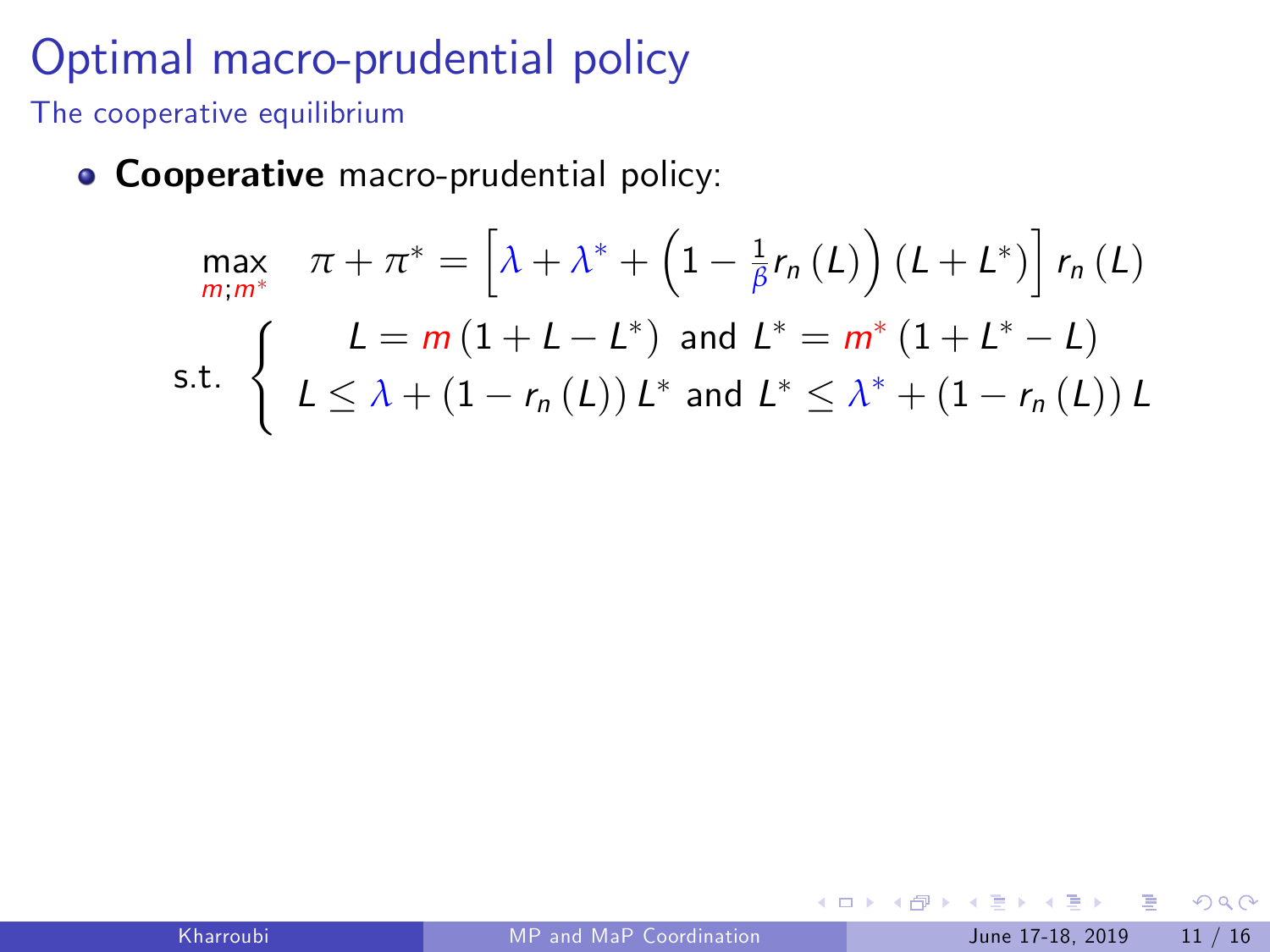The cooperative equilibrium

**Cooperative** macro-prudential policy:

$$
\max_{m;m^*} \quad \pi + \pi^* = \left[\lambda + \lambda^* + \left(1 - \frac{1}{\beta}r_n\left(L\right)\right)\left(L + L^*\right)\right]r_n\left(L\right)
$$
\n
$$
\text{s.t.} \quad \left\{\n\begin{array}{c}\nL = m\left(1 + L - L^*\right) \text{ and } L^* = m^*\left(1 + L^* - L\right) \\
L \leq \lambda + \left(1 - r_n\left(L\right)\right)L^* \text{ and } L^* \leq \lambda^* + \left(1 - r_n\left(L\right)\right)L\n\end{array}\n\right.
$$

**No trade-off for core**: higher  $m \Rightarrow$  larger global leverage  $L + L^* \Rightarrow$ larger global profits  $\pi+\pi^*$ 

$$
L = \lambda + (1 - r_n(L)) L^*
$$

No trade-off for periphery: higher  $m^* \Rightarrow$  larger  $L^*$  and hence larger L (positive GE spill-over):

$$
L^* = \lambda^* + (1 - r_n(L)) L
$$

- 3

 $\Omega$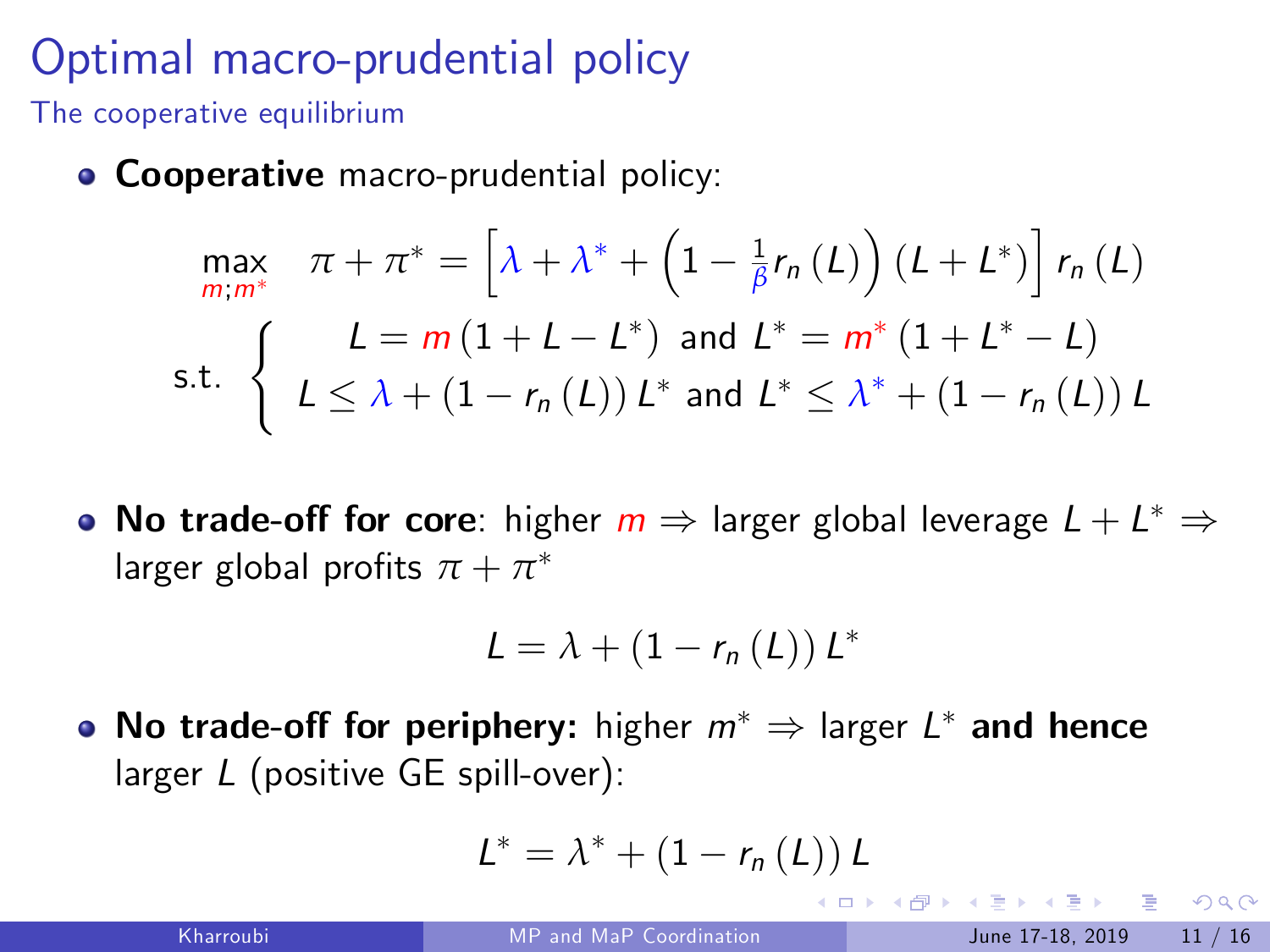Comparing Nash and cooperation



- In Nash, periphery limits bank leverage to steer FC set in the core.
- In Coop, periphery internalizes the positive spill-over in bank leverage.
	- Gross cross border positions  $(L; L^*)$  are larger
	- Global funding cost  $r_n(L)$  is lower

 $\Omega$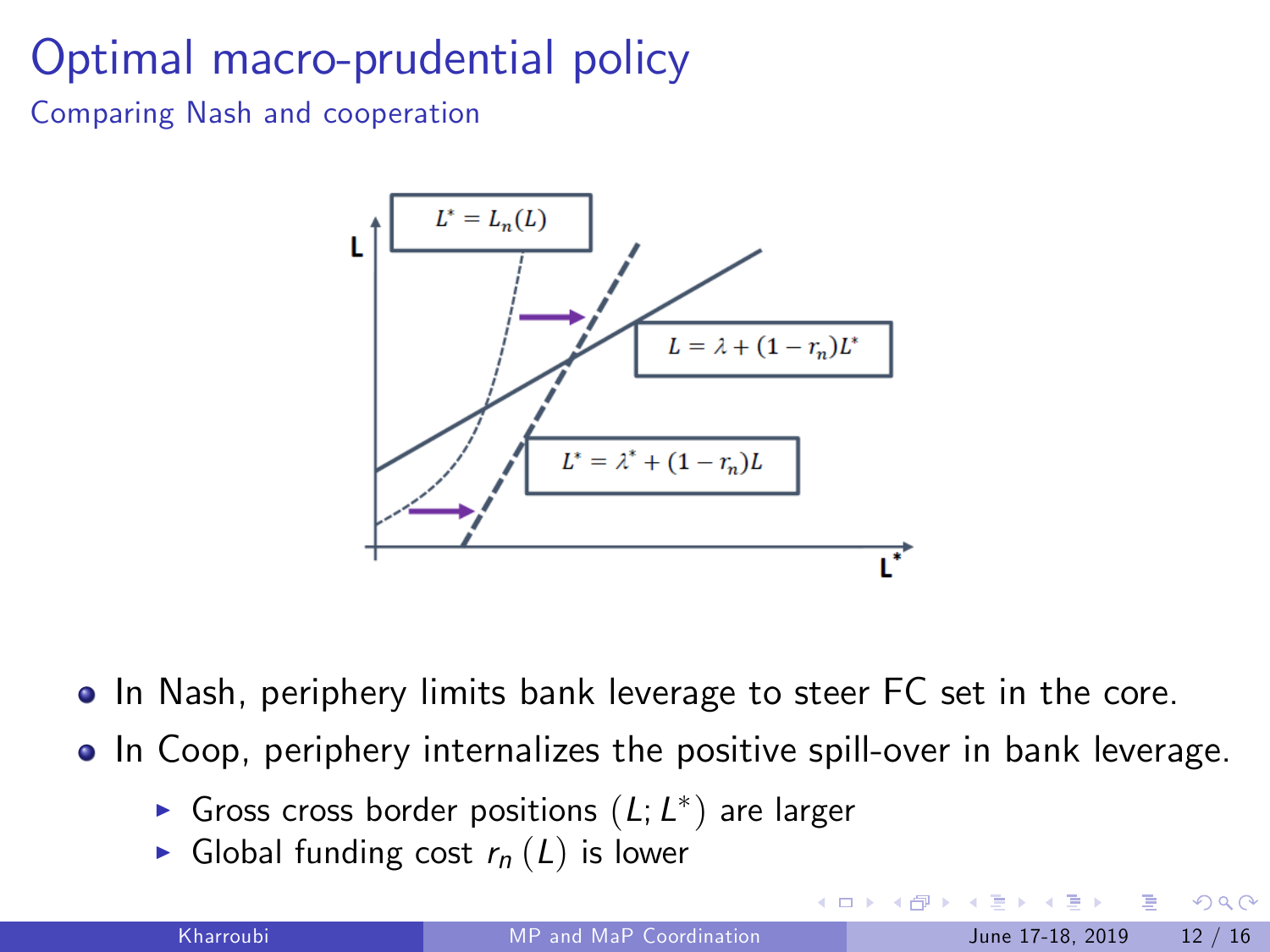# Quantifying welfare gains

- We consider three parameters of the model
	- $\triangleright$  Cost on cross-border capital flows (*β* from 55% to 95%)
	- **Gross foreign liabilities in Core (** $\lambda$  **from 40% to 80%)**
	- ► Gross foreign liabilities in Periphery  $(\lambda^*$  0% to 40%)
- Global welfare gains distribution (cooperative vs. Nash MP & MaP)



-∢ ⊞ D

 $\Omega$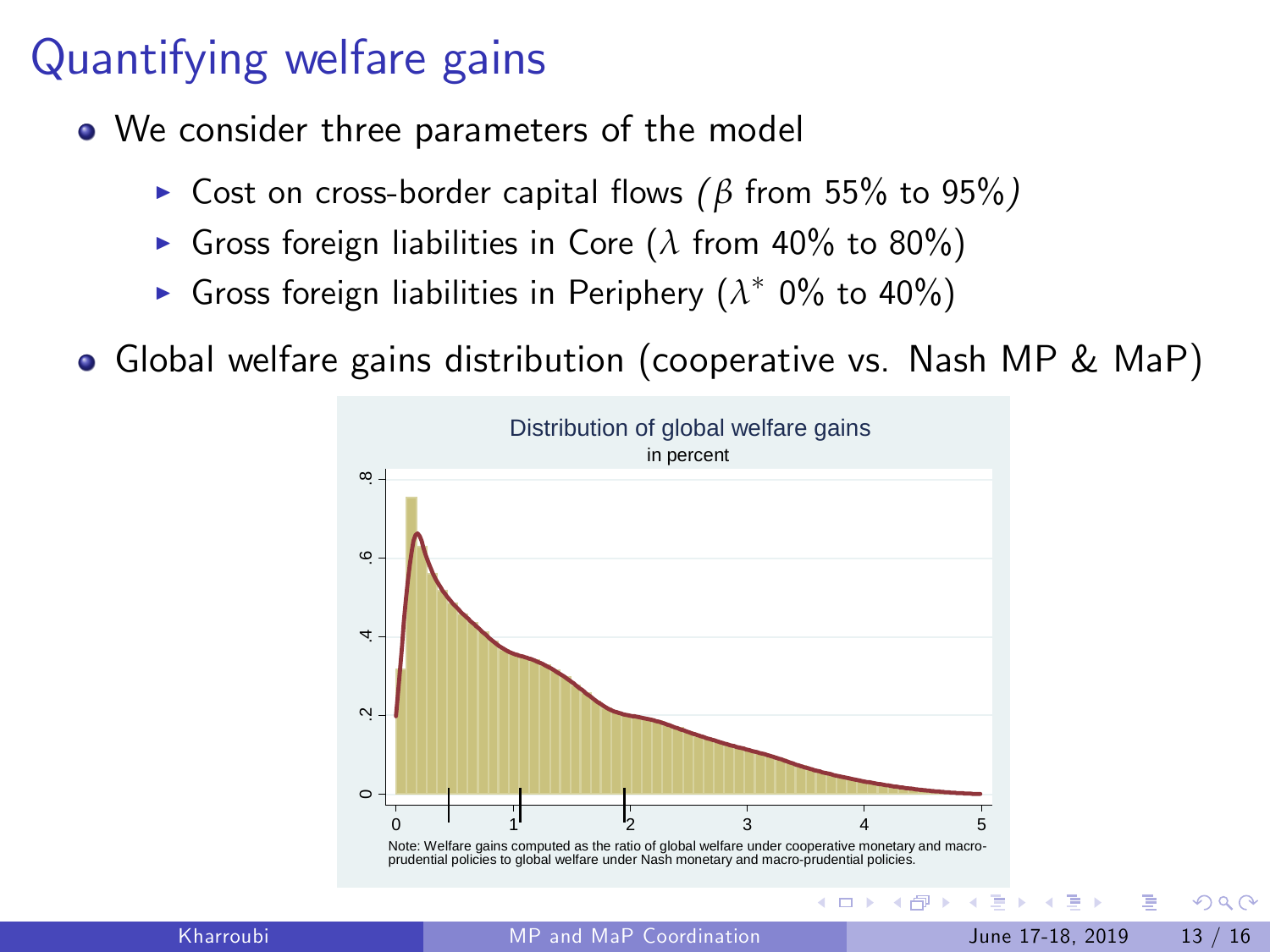## Quantifying welfare gains

• Splitting welfare gains by region, by policy



Kharroubi () [MP and MaP Coordination](#page-0-0) June 17-18, 2019 14 / 16

÷

 $QQ$ 

イロト イ押ト イヨト イヨト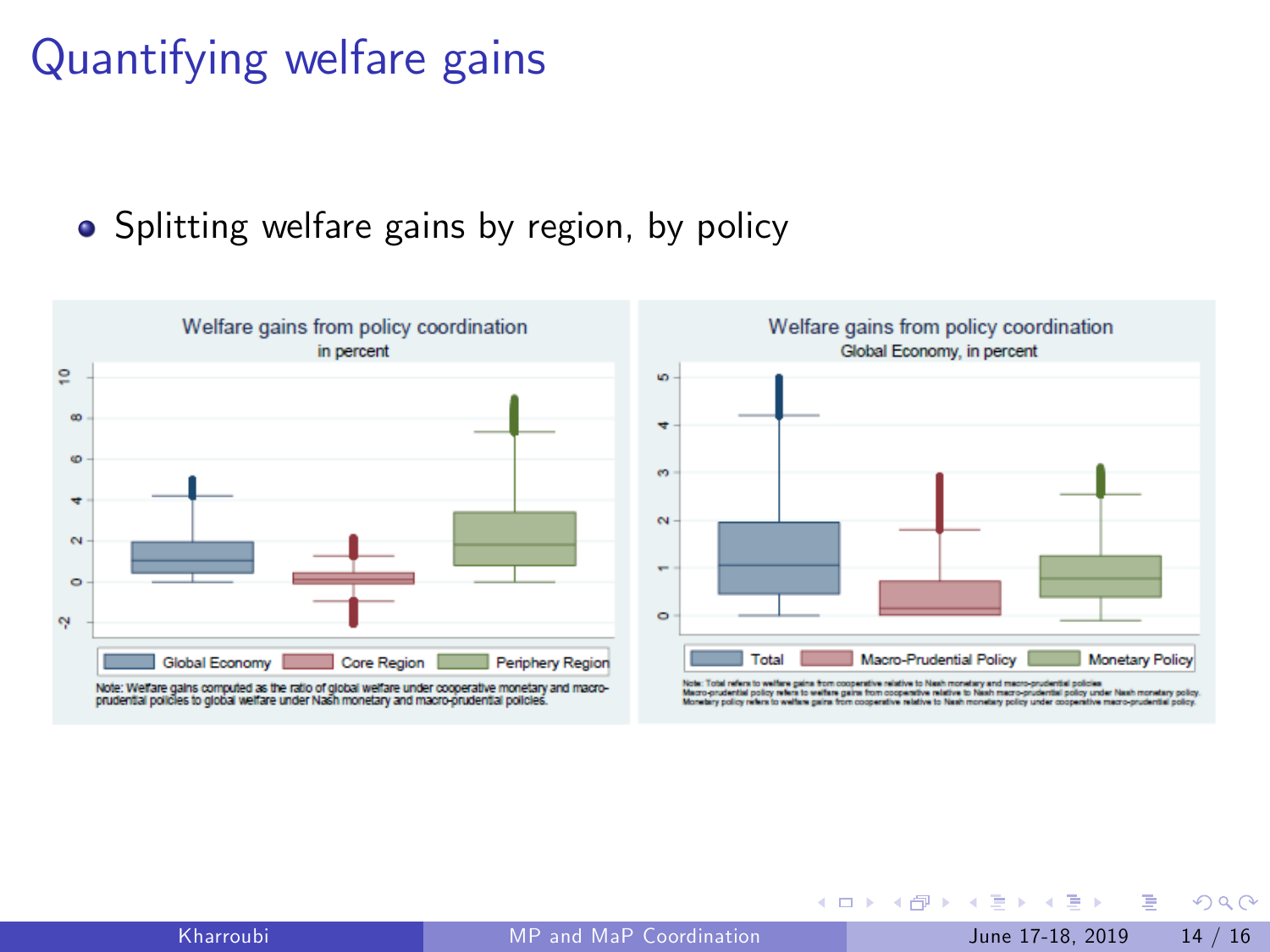## Quantifying welfare gains

• Which region benefits from coordinating what policies?



画

 $QQ$ 

**イロト イ母ト イヨト イヨト**